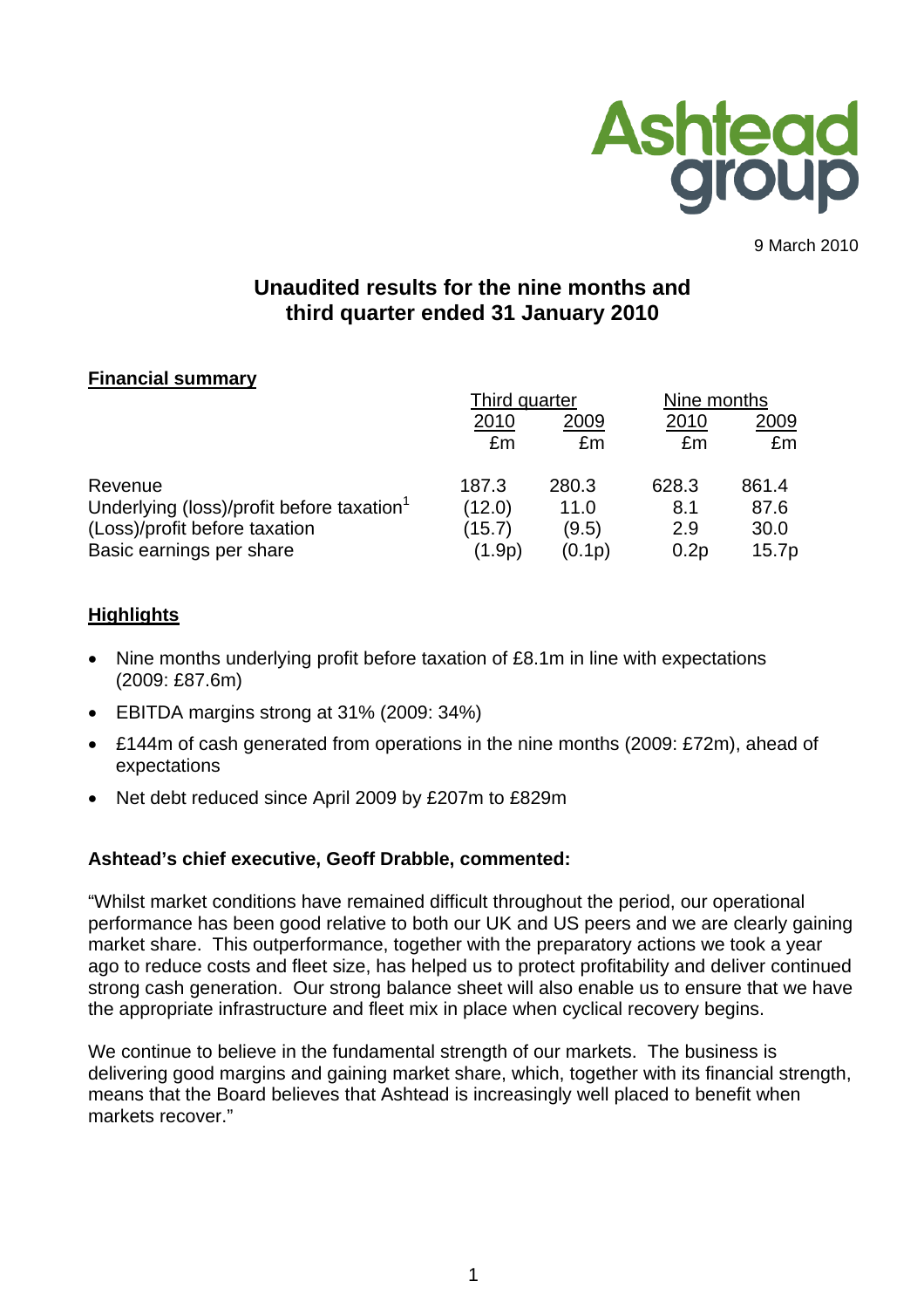Contacts:

| <b>Geoff Drabble</b>  | Chief executive  | 020 7726 9700 |
|-----------------------|------------------|---------------|
| lan Robson            | Finance director |               |
| <b>Brian Hudspith</b> | Maitland         | 020 7379 5151 |

 $1$ Underlying revenue, profit and earnings per share are stated before exceptional items and amortisation of acquired intangibles. The definition of exceptional items is set out in note 4. The reconciliation of underlying earnings per share and underlying cash tax earnings per share to basic earnings per share is shown in note 7 to the attached financial information.

Geoff Drabble and Ian Robson will hold a conference call for equity analysts at 9.30am on Tuesday 9 March. Dial in details for this call have already been distributed but any analyst not having received them should contact Ashley Forget at Maitland on 020 7379 5151. The call will be webcast live via the Company's website at [www.ashtead-group.com](http://www.ashtead-group.com/) and there will also be a replay available via the website from shortly after the call concludes. There will, as usual, also be a separate call for bondholders at 3.00pm UK time (10.00am EST).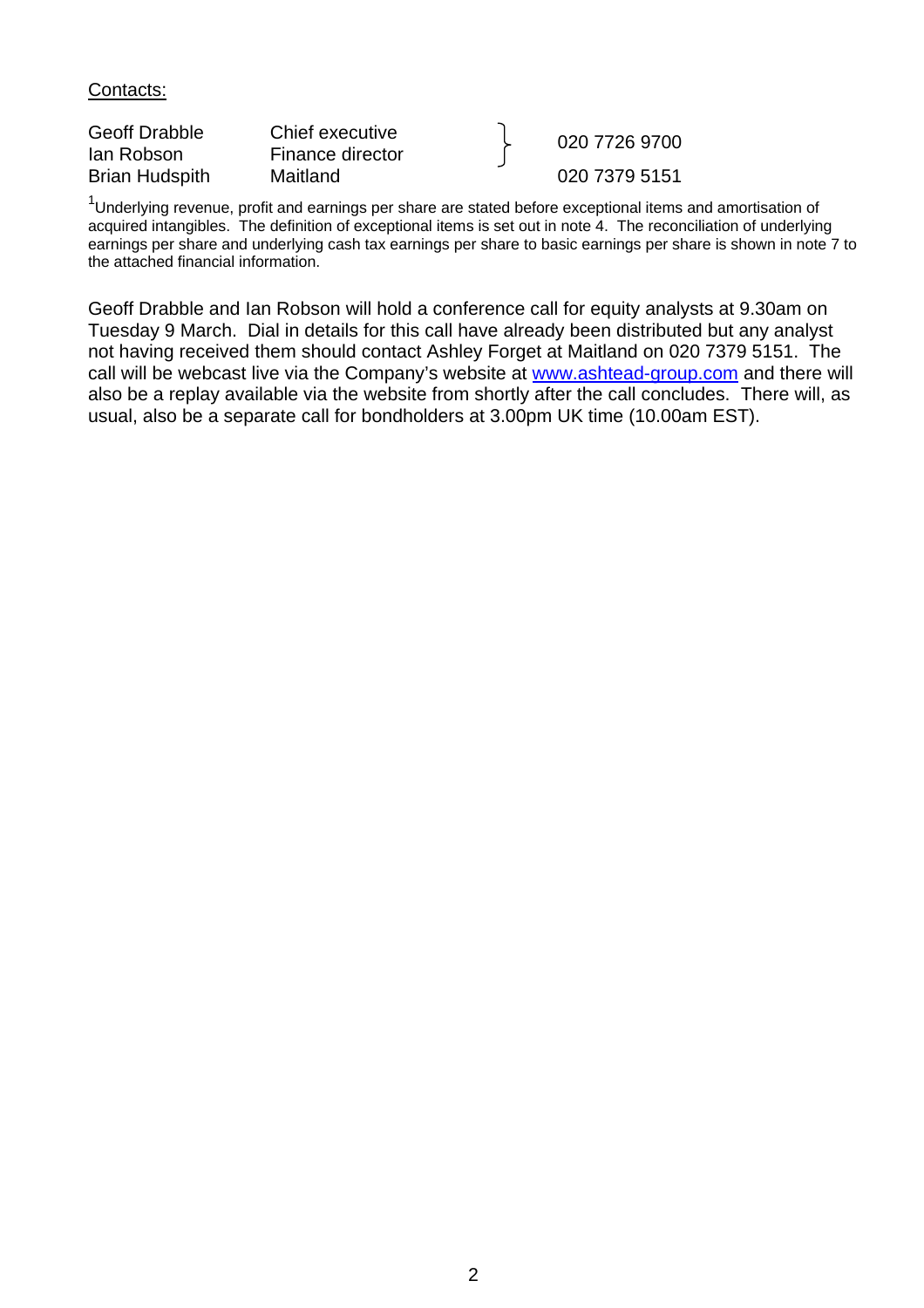### **Nine months results**

|                                                      |              | Revenue      |              | <b>EBITDA</b> | Operating profit |             |  |
|------------------------------------------------------|--------------|--------------|--------------|---------------|------------------|-------------|--|
|                                                      | 2010         | 2009         | 2010         | 2009          | 2010             | 2009        |  |
| Sunbelt in \$m                                       | <u>821.3</u> | 1,183.8      | <u>269.4</u> | <u>422.2</u>  | 92.2             | 224.5       |  |
| Sunbelt in £m                                        | 505.5        | 676.1        | 165.8        | 241.1         | 56.7             | 128.2       |  |
| A-Plant                                              | 121.2        | 165.3        | 32.0         | 50.9          | 1.3              | 14.5        |  |
| Group central costs                                  |              |              | <u>(4.0)</u> | (4.1)         | (4.1)            | (4.1)       |  |
| Continuing operations                                | 626.7        | <u>841.4</u> | <u>193.8</u> | 287.9         | 53.9             | 138.6       |  |
| Net financing costs                                  |              |              |              |               | (45.8)           | (51.0)      |  |
| Profit before tax, exceptionals and                  |              |              |              |               |                  |             |  |
| amortisation from continuing operations              |              |              |              |               | 8.1              | 87.6        |  |
| <b>Ashtead Technology</b>                            |              |              |              |               |                  | 2.8         |  |
| Exceptional items (net)                              |              |              |              |               | (2.2)            | 10.8        |  |
| Amortisation                                         |              |              |              |               | (2.0)            | (2.2)       |  |
| Total Group profit before taxation                   |              |              |              |               | 3.9              | 99.0        |  |
| <b>Taxation</b>                                      |              |              |              |               | <u>(3.1)</u>     | (19.3)      |  |
| Profit attributable to equity holders of the Company |              |              |              |               | 0.8              | <u>79.7</u> |  |
| <b>Margins</b>                                       |              |              |              |               |                  |             |  |
| <b>Sunbelt</b>                                       |              |              | 32.8%        | 35.7%         | 11.2%            | 19.0%       |  |
| A-Plant                                              |              |              | 26.4%        | 30.8%         | 1.0%             | 8.8%        |  |
| Group                                                |              |              | 30.9%        | 34.2%         | 8.6%             | 16.5%       |  |

The nine months' results reflect the prevailing market conditions with rental revenues declining in Sunbelt by 28% to \$759.6m and in A-Plant by 24% to £113.5m. There were encouraging signs, however, in the third quarter when rental revenues were down 22% in Sunbelt and 19% in A-Plant.

This improving third quarter trend was driven by comparatively strong fleet on rent, reflecting market share gains in both markets and improving yield comparators in the US as highlighted below:

|               | US          | UK          |             |             |
|---------------|-------------|-------------|-------------|-------------|
|               | 9 months    | Q3          | 9 months    | Q3          |
| Fleet on rent | $-11%$      | $-8%$       | $-13%$      | -6%         |
| Yield         | $-19%$      | $-15%$      | $-13%$      | $-14%$      |
|               | <u>-28%</u> | <u>-22%</u> | <u>-24%</u> | <u>-19%</u> |

The prompt action we took a year ago to reduce costs is reflected in the nine months results with operating costs before depreciation down 28% in Sunbelt and 22% in A-Plant. As a result, Group EBITDA margins remain above 30% and declined by only three percentage points from last year. After reduced net financing costs of £45.8m (2009: £51.0m), principally reflecting the lower average debt, the pre-tax profit before exceptionals and amortisation for the nine months was £8.1m (2009: £87.6m).

The current year effective tax rate for the nine months was stable at 35% (2009: 35%). In addition, there was an adjustment of £2.3m to prior year deferred tax.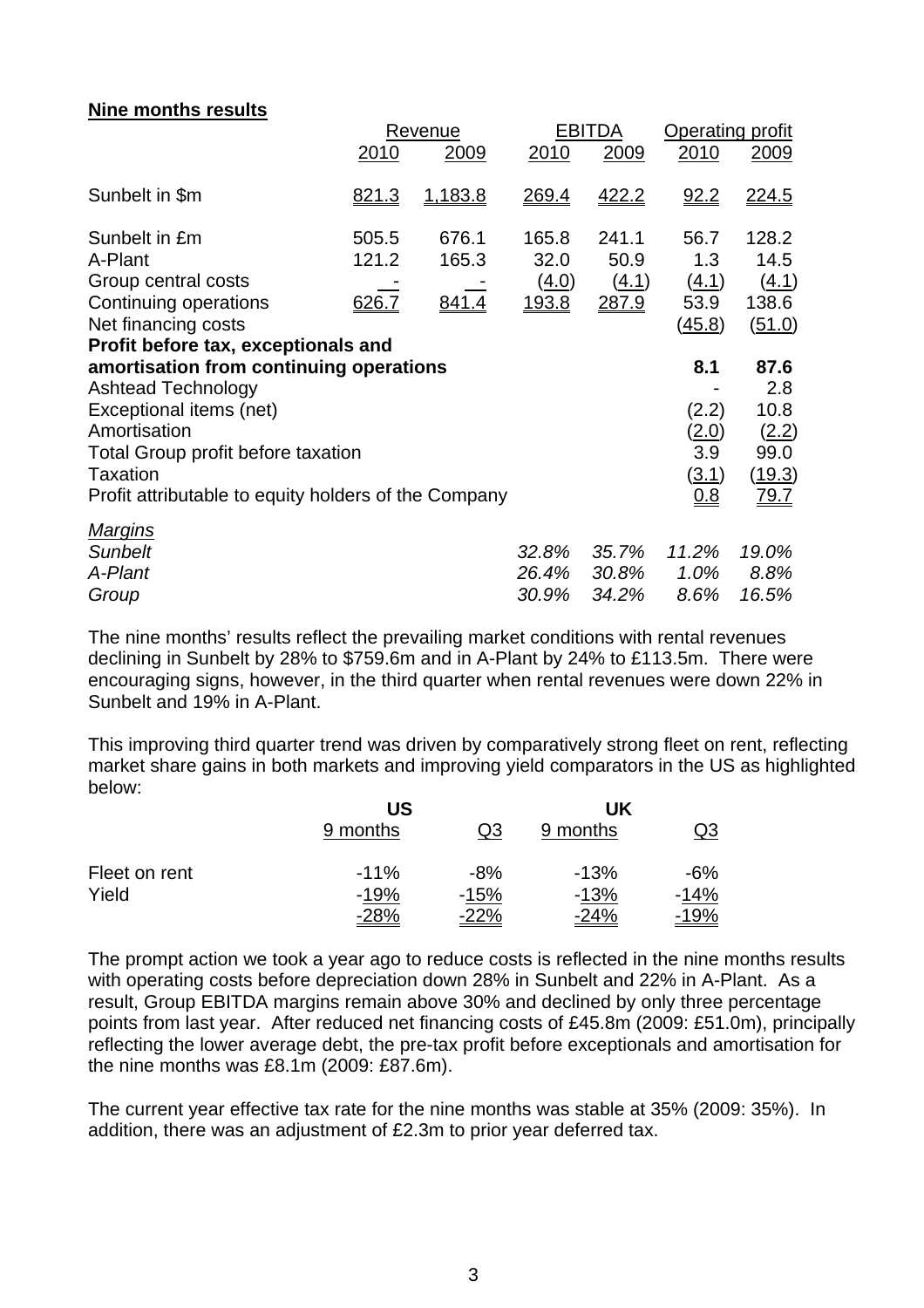# **Capital expenditure**

Capital expenditure during the nine months was £35.1m (2009: £234.0m) of which £29.6m was rental fleet replacement. Disposal proceeds were £19.4m (2009: £72.0m), including £1.6m from the disposal of the remaining assets held for sale at year end, giving net capital expenditure during the nine months of £15.7m (2009: £162.0m). The average age of the Group's rental fleet at 31 January 2010 was 41 months (2009: 34 months).

## **Cash flow and net debt**

£144.2m (2009: £72.0m) was generated from operations in the nine months, of which £8.3m was returned to equity shareholders by way of a dividend and £135.3m applied to reduce outstanding debt. Including the benefit of a translation gain of £77.9m, closing net debt at 31 January 2010 reduced to £828.6m (30 April 2009: £1,035.9m).

This substantial cash flow has helped to keep the ratio of net debt to EBITDA at 31 January 2010 to 3.2 times. This level is just outside our 2-3 times target range and results from the decline in EBITDA at what we believe to be the bottom or near bottom of our cycle. We anticipate that continuing debt pay down and cyclical recovery will in due course rapidly restore the ratio, at constant exchange rates, to well within the target range.

Our debt package remains well structured for the challenges of current market conditions. Our debt facilities are committed for the long term, with an average of 5.2 years at 31 January 2010. Based on August 2009 asset values, which were 27% below Spring 2007 peak values, availability at 31 January 2010 was \$481m and therefore remains well above \$150m, the level at which the entire debt package is covenant free.

## **Current trading and outlook**

We maintain the view that market conditions will remain difficult throughout much of 2010 due to low activity levels in our key construction markets.

However, a range of lead indicators support the view that we are currently at or very near the bottom of the cycle in the US. We also expect that the effect of US stimulus related work and a recovering residential construction market will be of increasing benefit from the second half of calendar 2010 until sustained general recovery in the US economy brings an improvement in commercial construction, most likely towards the end of our 2010/11 fiscal year. Whilst we expect the UK recovery to lag that in the US, we nevertheless anticipate A-Plant continuing to gain market share.

We continue to believe in the fundamental strength of our markets. The business is delivering good margins and gaining market share, which, together with its financial strength, means that the Board believes that Ashtead is increasingly well placed to benefit when markets recover.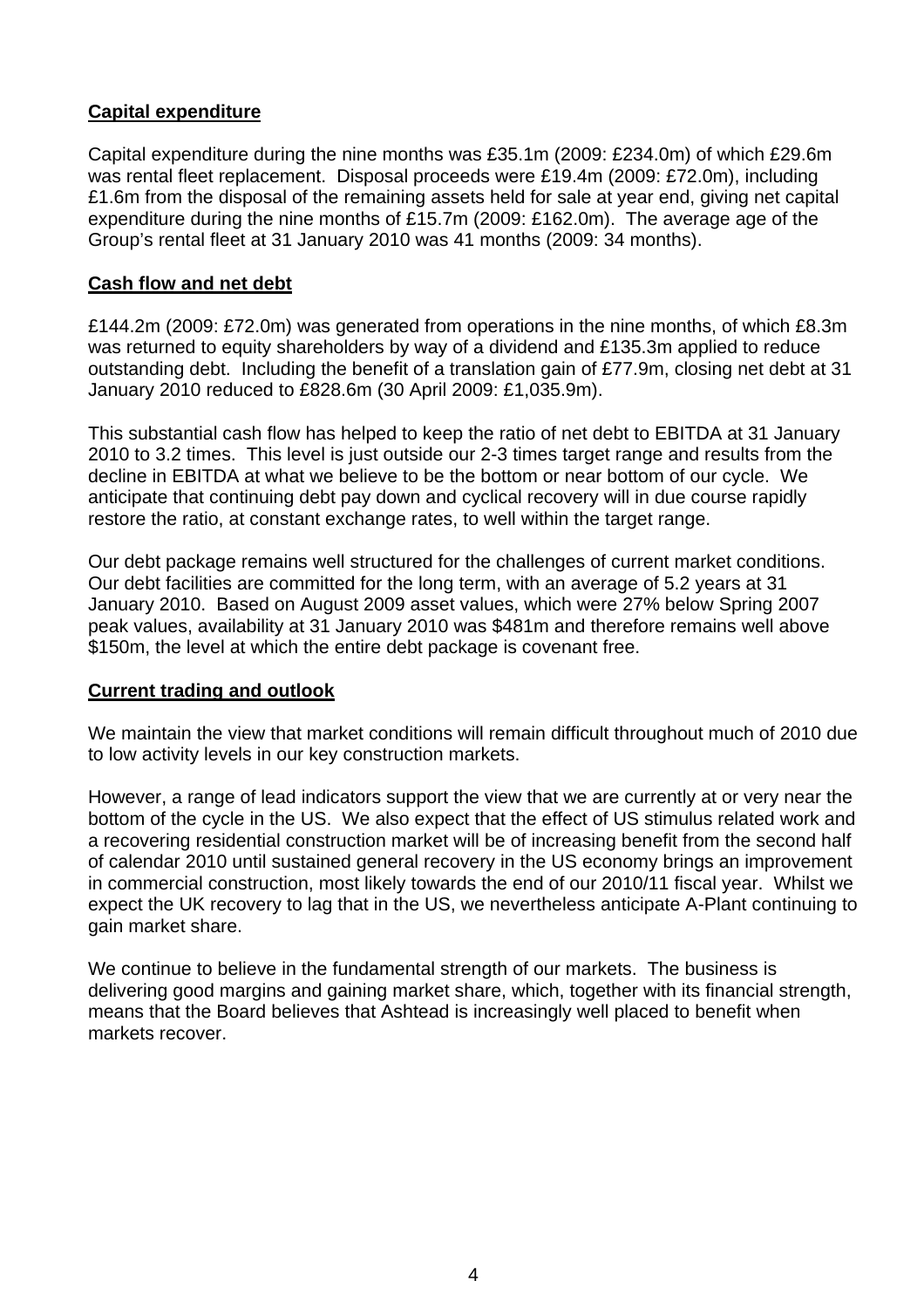#### **CONSOLIDATED INCOME STATEMENT FOR THE THREE MONTHS ENDED 31 JANUARY 2010**

|                                                 | 2010                                                   |                                              |         | 2009                                                                 |                                              |                            |  |
|-------------------------------------------------|--------------------------------------------------------|----------------------------------------------|---------|----------------------------------------------------------------------|----------------------------------------------|----------------------------|--|
|                                                 | <b>Before</b><br>exceptional items<br>and amortisation | <b>Exceptional items</b><br>and amortisation | Total   | <b>Before</b><br>exceptional items<br>and amortisation<br>(restated) | <b>Exceptional items</b><br>and amortisation | <b>Total</b><br>(restated) |  |
| <b>Third quarter - unaudited</b>                | £m                                                     | £m                                           | £m      | £m                                                                   | £m                                           | £m                         |  |
| <b>Continuing operations</b>                    |                                                        |                                              |         |                                                                      |                                              |                            |  |
| <b>Revenue</b>                                  |                                                        |                                              |         |                                                                      |                                              |                            |  |
| Rental revenue                                  | 172.4                                                  | ÷,                                           | 172.4   | 239.1                                                                |                                              | 239.1                      |  |
| Sale of new equipment,                          |                                                        |                                              |         |                                                                      |                                              |                            |  |
| merchandise and consumables                     | 9.5                                                    |                                              | 9.5     | 13.2                                                                 |                                              | 13.2                       |  |
| Sale of used rental equipment                   | 5.4                                                    |                                              | 5.4     | 8.0                                                                  | 20.0                                         | 28.0                       |  |
|                                                 | 187.3                                                  | $\sim$                                       | 187.3   | 260.3                                                                | 20.0                                         | 280.3                      |  |
| <b>Operating costs</b>                          |                                                        |                                              |         |                                                                      |                                              |                            |  |
| Staff costs                                     | (63.3)                                                 |                                              | (63.3)  | (81.7)                                                               | (1.0)                                        | (82.7)                     |  |
| Used rental equipment sold                      | (5.5)                                                  |                                              | (5.5)   | (7.6)                                                                | (20.0)                                       | (27.6)                     |  |
| Other operating costs                           | (68.6)                                                 | $\frac{1}{2}$                                | (68.6)  | (88.9)                                                               | (10.8)                                       | (99.7)                     |  |
|                                                 | (137.4)                                                |                                              | (137.4) | (178.2)                                                              | (31.8)                                       | (210.0)                    |  |
| <b>EBITDA*</b>                                  | 49.9                                                   |                                              | 49.9    | 82.1                                                                 | (11.8)                                       | 70.3                       |  |
| Depreciation                                    | (45.7)                                                 | $\overline{\phantom{0}}$                     | (45.7)  | (53.5)                                                               | (7.9)                                        | (61.4)                     |  |
| Amortisation of intangibles                     |                                                        | (0.5)                                        | (0.5)   |                                                                      | (0.8)                                        | (0.8)                      |  |
| <b>Operating profit</b>                         | $\overline{4.2}$                                       | (0.5)                                        | 3.7     | 28.6                                                                 | (20.5)                                       | 8.1                        |  |
| Net financing costs                             | (16.2)                                                 | (3.2)                                        | (19.4)  | (17.6)                                                               |                                              | (17.6)                     |  |
| Loss on ordinary activities                     |                                                        |                                              |         |                                                                      |                                              |                            |  |
| before taxation                                 | (12.0)                                                 | (3.7)                                        | (15.7)  | 11.0                                                                 | (20.5)                                       | (9.5)                      |  |
| Taxation:                                       |                                                        |                                              |         |                                                                      |                                              |                            |  |
| - current                                       | (0.6)                                                  |                                              | (0.6)   | (0.7)                                                                | 0.3                                          | (0.4)                      |  |
| - deferred                                      | 4.6                                                    | 1.5                                          | 6.1     | (2.7)                                                                | 6.9                                          | 4.2                        |  |
|                                                 | 4.0                                                    | 1.5                                          | 5.5     | (3.4)                                                                | 7.2                                          | 3.8                        |  |
| Loss from                                       |                                                        |                                              |         |                                                                      |                                              |                            |  |
| continuing operations<br>Profit from            | (8.0)                                                  | (2.2)                                        | (10.2)  | 7.6                                                                  | (13.3)                                       | (5.7)                      |  |
| discontinued operations<br>Loss attributable to | 二                                                      | 1.0                                          | 1.0     | 二                                                                    | 4.7                                          | 4.7                        |  |
| equity holders of the Company                   | (8.0)                                                  | (1.2)                                        | (9.2)   | 7.6                                                                  | (8.6)                                        | (1.0)                      |  |
| <b>Continuing operations</b>                    |                                                        |                                              |         |                                                                      |                                              |                            |  |
| Basic earnings per share                        | (1.6p)                                                 | (0.5p)                                       | (2.1p)  | 1.6p                                                                 | (2.6p)                                       | (1.0p)                     |  |
| Diluted earnings per share                      | (1.6p)                                                 | (0.4p)                                       | (2.0p)  | $\underline{1.6p}$                                                   | (2.6p)                                       | (1.0p)                     |  |
| <b>Total continuing and</b>                     |                                                        |                                              |         |                                                                      |                                              |                            |  |
| discontinued operations                         |                                                        |                                              |         |                                                                      |                                              |                            |  |
| Basic earnings per share                        | (1.6p)                                                 | (0.3p)                                       | (1.9p)  | 1.6p                                                                 | (1.7p)                                       | (0.1p)                     |  |
| Diluted earnings per share                      | (1.6p)                                                 | (0.2p)                                       | (1.8p)  | 1.6p                                                                 | (1.7p)                                       | (0.1p)                     |  |

\* EBITDA is presented here as an additional performance measure as it is commonly used by investors and lenders.

Details of principal risks and uncertainties are given in the Review of the Third Quarter, Balance Sheet and Cash Flow accompanying these financial statements.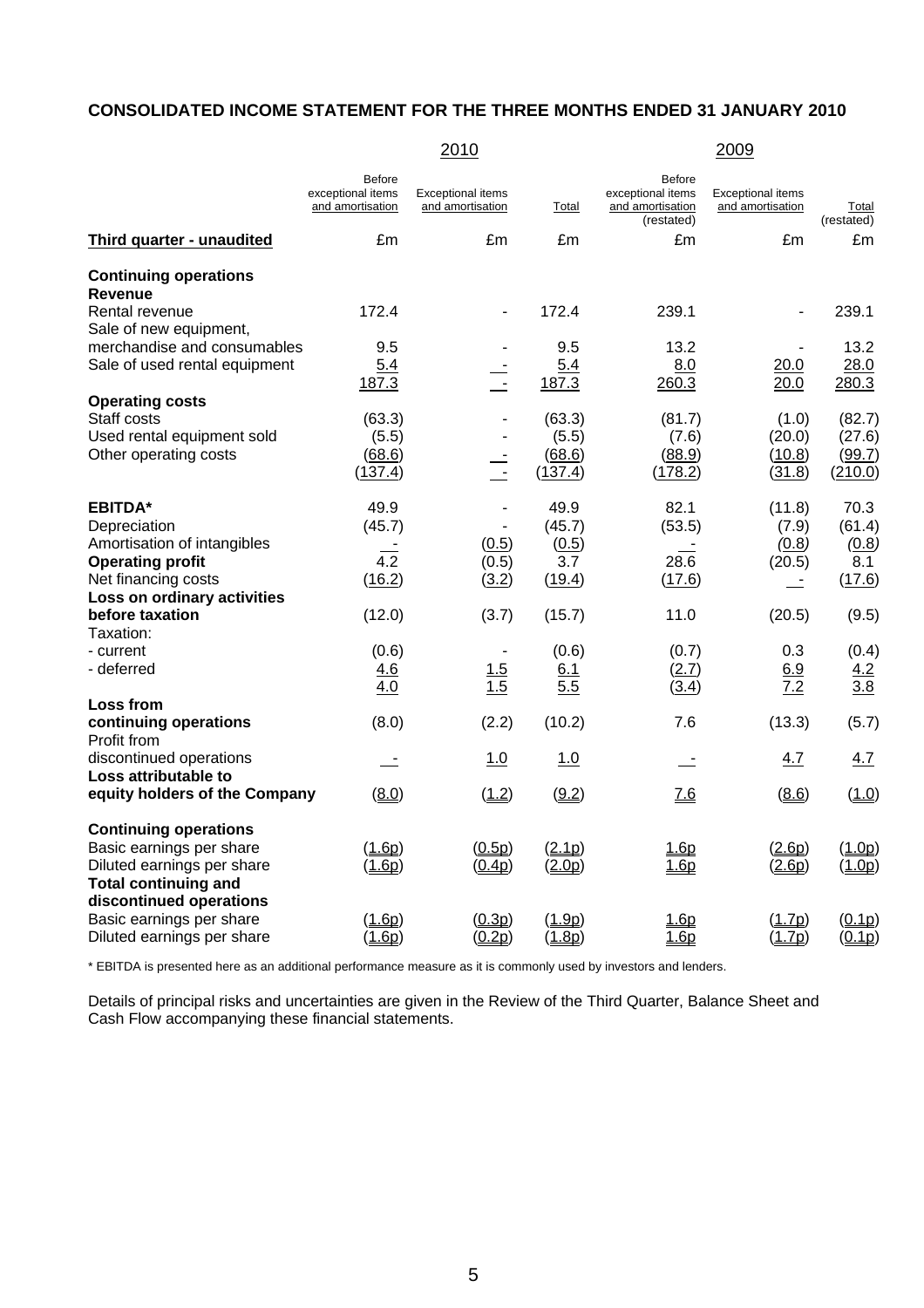## **CONSOLIDATED INCOME STATEMENT FOR THE NINE MONTHS ENDED 31 JANUARY 2010**

|                                      |                                                        | 2010                                         |         |                                                                      | 2009                                         |                     |
|--------------------------------------|--------------------------------------------------------|----------------------------------------------|---------|----------------------------------------------------------------------|----------------------------------------------|---------------------|
|                                      | <b>Before</b><br>exceptional items<br>and amortisation | <b>Exceptional items</b><br>and amortisation | Total   | <b>Before</b><br>exceptional items<br>and amortisation<br>(restated) | <b>Exceptional items</b><br>and amortisation | Total<br>(restated) |
| Nine months - unaudited              | £m                                                     | £m                                           | £m      | £m                                                                   | £m                                           | £m                  |
| <b>Continuing operations</b>         |                                                        |                                              |         |                                                                      |                                              |                     |
| <b>Revenue</b>                       |                                                        |                                              |         |                                                                      |                                              |                     |
| Rental revenue                       | 581.0                                                  | $\qquad \qquad \blacksquare$                 | 581.0   | 755.2                                                                |                                              | 755.2               |
| Sale of new equipment,               |                                                        |                                              |         |                                                                      |                                              |                     |
| merchandise and consumables          | 30.6                                                   |                                              | 30.6    | 43.4                                                                 |                                              | 43.4                |
| Sale of used rental equipment        | 15.1                                                   | 1.6                                          | 16.7    | 42.8                                                                 | 20.0                                         | 62.8                |
|                                      | 626.7                                                  | 1.6                                          | 628.3   | 841.4                                                                | 20.0                                         | 861.4               |
| <b>Operating costs</b>               |                                                        |                                              |         |                                                                      |                                              |                     |
| Staff costs                          | (199.5)                                                | $\overline{\phantom{a}}$                     | (199.5) | (236.7)                                                              | (1.6)                                        | (238.3)             |
| Used rental equipment sold           | (16.3)                                                 | (1.6)                                        | (17.9)  | (37.7)                                                               | (20.0)                                       | (57.7)              |
| Other operating costs                | (217.1)                                                |                                              | (217.1) | (279.1)                                                              | (18.1)                                       | (297.2)             |
|                                      | (432.9)                                                | (1.6)                                        | (434.5) | (553.5)                                                              | (39.7)                                       | (593.2)             |
| <b>EBITDA*</b>                       | 193.8                                                  | $\overline{a}$                               | 193.8   | 287.9                                                                | (19.7)                                       | 268.2               |
| Depreciation                         | (139.9)                                                | $\overline{\phantom{a}}$                     | (139.9) | (149.3)                                                              | (35.7)                                       | (185.0)             |
| Amortisation of intangibles          |                                                        | (2.0)                                        | (2.0)   |                                                                      | (2.2)                                        | (2.2)               |
| <b>Operating profit</b>              | 53.9                                                   | (2.0)                                        | 51.9    | 138.6                                                                | (57.6)                                       | 81.0                |
| Net financing costs                  | (45.8)                                                 | (3.2)                                        | (49.0)  | (51.0)                                                               |                                              | (51.0)              |
| <b>Profit on ordinary activities</b> |                                                        |                                              |         |                                                                      |                                              |                     |
| before taxation                      | 8.1                                                    | (5.2)                                        | 2.9     | 87.6                                                                 | (57.6)                                       | 30.0                |
| Taxation:                            |                                                        |                                              |         |                                                                      |                                              |                     |
| - current                            | (2.2)                                                  |                                              | (2.2)   | (2.1)                                                                | 1.3                                          | (0.8)               |
| - deferred                           | (2.9)                                                  | 2.0                                          | (0.9)   | (28.9)                                                               | 18.3                                         | (10.6)              |
|                                      | (5.1)                                                  | 2.0                                          | (3.1)   | (31.0)                                                               | 19.6                                         | (11.4)              |
| (Loss)/profit from                   |                                                        |                                              |         |                                                                      |                                              |                     |
| continuing operations                | 3.0                                                    | (3.2)                                        | (0.2)   | 56.6                                                                 | (38.0)                                       | 18.6                |
| Profit from                          |                                                        |                                              |         |                                                                      |                                              |                     |
| discontinued operations              | $\equiv$                                               | 1.0                                          | 1.0     | 2.0                                                                  | 59.1                                         | 61.1                |
| <b>Profit attributable to</b>        |                                                        |                                              |         |                                                                      |                                              |                     |
| equity holders of the Company        | <u>3.0</u>                                             | (2.2)                                        | 0.8     | 58.6                                                                 | 21.1                                         | 79.7                |
| <b>Continuing operations</b>         |                                                        |                                              |         |                                                                      |                                              |                     |
| Basic earnings per share             | 0.6p                                                   | (0.6p)                                       |         | 11.2p                                                                | (7.5p)                                       | 3.7 <sub>p</sub>    |
| Diluted earnings per share           | 0.6p                                                   | (0.6p)                                       |         | 11.2p                                                                | (7.5p)                                       | 3.7 <sub>p</sub>    |
| <b>Total continuing and</b>          |                                                        |                                              |         |                                                                      |                                              |                     |
| discontinued operations              |                                                        |                                              |         |                                                                      |                                              |                     |
| Basic earnings per share             | 0.6p                                                   | (0.4p)                                       | 0.2p    | 11.6p                                                                | 4.1 <sub>p</sub>                             | 15.7p               |
| Diluted earnings per share           | 0.6p                                                   | (0.4p)                                       | 0.2p    | 11.6p                                                                | 4.1 <sub>p</sub>                             | 15.7p               |

\* EBITDA is presented here as an additional performance measure as it is commonly used by investors and lenders.

### **CONSOLIDATED STATEMENT OF COMPREHENSIVE INCOME**

|                                                                            | Unaudited       |             |              |                |  |
|----------------------------------------------------------------------------|-----------------|-------------|--------------|----------------|--|
|                                                                            | Three months to |             |              | Nine months to |  |
|                                                                            | 31 January      |             | 31 Januarv   |                |  |
|                                                                            | 2010            | 2009        | 2010         | 2009           |  |
|                                                                            |                 | (restated)  |              | (restated)     |  |
|                                                                            | £m              | £m          | £m           | £m             |  |
| (Loss)/profit attributable to equity holders of the Company for the period | (9.2)           | (1.0)       | 0.8          | 79.7           |  |
| Foreign currency translation differences                                   | 5.8             | 23.5        | (17.8)       | 63.2           |  |
| Actuarial loss on defined benefit pension scheme                           |                 | ۰           | (14.0)       |                |  |
| Tax on foreign currency translation differences                            |                 |             |              | (3.7)          |  |
| Tax on defined benefit pension scheme                                      |                 | (0.1)       | <u>3.9</u>   | (0.4)          |  |
| Total comprehensive income for the period                                  | (3.4)           | <u>22.4</u> | <u>(27.1</u> | <u> 138.8</u>  |  |

6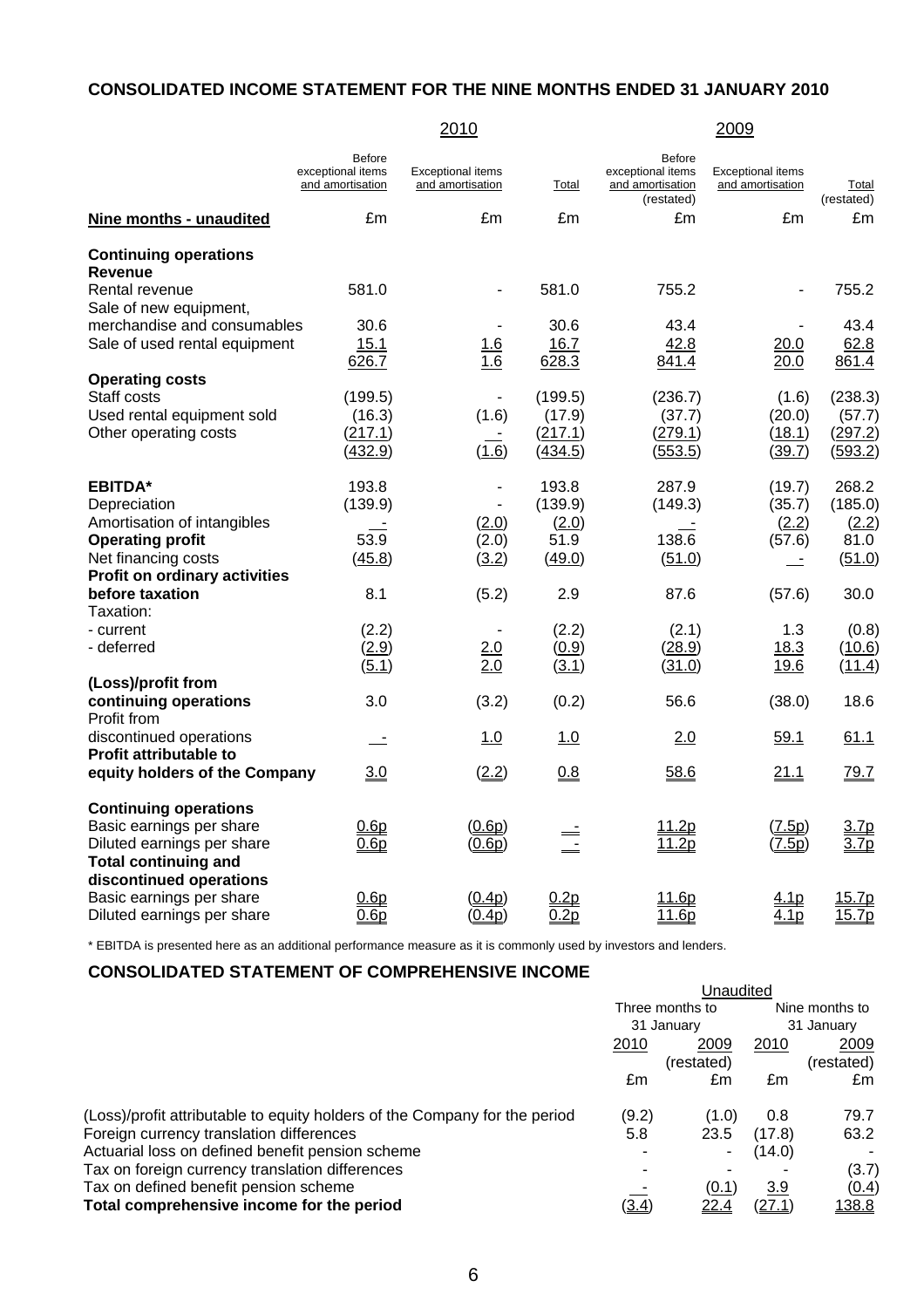## **CONSOLIDATED BALANCE SHEET AT 31 JANUARY 2010**

|                                                                    | <u>2010</u>     | Unaudited<br>31 January<br>2009<br>(restated) | <b>Audited</b><br>30 April<br><u>2009</u> |
|--------------------------------------------------------------------|-----------------|-----------------------------------------------|-------------------------------------------|
|                                                                    | £m              | £m                                            | £m                                        |
| <b>Current assets</b>                                              |                 |                                               |                                           |
| Inventories                                                        | 8.8<br>131.0    | 16.6<br>187.8                                 | 10.4<br>148.3                             |
| Trade and other receivables<br>Current tax asset                   | 1.5             | 3.0                                           | 1.5                                       |
| Cash and cash equivalents                                          | 26.4            | 1.8                                           | 1.7                                       |
|                                                                    | 167.7           | 209.2                                         | 161.9                                     |
| Assets held for sale                                               |                 | 20.1                                          | <u>1.6</u>                                |
|                                                                    | 167.7           | 229.3                                         | 163.5                                     |
| <b>Non-current assets</b><br>Property, plant and equipment         |                 |                                               |                                           |
| - rental equipment                                                 | 958.8           | 1,217.4                                       | 1,140.5                                   |
| - other assets                                                     | 133.1           | 162.3                                         | 153.5                                     |
|                                                                    | 1,091.9         | 1,379.7                                       | 1,294.0                                   |
| Intangible assets - brand names and other acquired intangibles     | 3.7             | 7.2                                           | 5.9                                       |
| Goodwill<br>Deferred tax asset                                     | 357.5<br>11.2   | 395.7<br>13.1                                 | 385.4<br>12.3                             |
| Defined benefit pension fund surplus                               |                 | 7.0                                           | 0.3                                       |
|                                                                    | 1,464.3         | 1,802.7                                       | 1,697.9                                   |
| <b>Total assets</b>                                                | 1,632.0         | 2,032.0                                       | 1,861.4                                   |
| <b>Current liabilities</b>                                         |                 |                                               |                                           |
| Trade and other payables                                           | 107.1           | 121.7                                         | 106.7                                     |
| Current tax liability                                              | 0.9             | 2.8                                           |                                           |
| Debt due within one year                                           | 5.0             | 7.1                                           | 6.9                                       |
| Provisions                                                         | 11.7            | 16.1                                          | 17.4                                      |
|                                                                    | <u>124.7</u>    | <u>147.7</u>                                  | 131.0                                     |
| <b>Non-current liabilities</b>                                     | 850.0           | 1,141.7                                       | 1,030.7                                   |
| Debt due after more than one year<br>Provisions                    | 30.4            | 32.8                                          | 36.8                                      |
| Deferred tax liabilities                                           | 123.3           | 154.9                                         | 136.9                                     |
| Defined benefit pension fund deficit                               | <u>12.8</u>     |                                               |                                           |
|                                                                    | 1,016.5         | 1,329.4                                       | 1,204.4                                   |
| <b>Total liabilities</b>                                           | 1,141.2         | 1,477.1                                       | 1,335.4                                   |
| <b>Equity</b>                                                      |                 |                                               |                                           |
| Share capital                                                      | 55.3            | 56.2                                          | 55.3                                      |
| Share premium account                                              | 3.6             | 3.6                                           | 3.6                                       |
| Capital redemption reserve                                         | 0.9             |                                               | 0.9                                       |
| Non-distributable reserve                                          | 90.7            | 90.7                                          | 90.7                                      |
| Own shares held by the Company<br>Own shares held through the ESOT | (33.1)<br>(6.3) | (38.5)<br>(6.3)                               | (33.1)<br>(6.3)                           |
| Cumulative foreign exchange translation differences                | 11.3            | 32.5                                          | 29.1                                      |
| <b>Retained reserves</b>                                           | 368.4           | 416.7                                         | 385.8                                     |
| Equity attributable to equity holders of the Company               | 490.8           | 554.9                                         | 526.0                                     |
| <b>Total liabilities and equity</b>                                | 1,632.0         | 2,032.0                                       | 1,861.4                                   |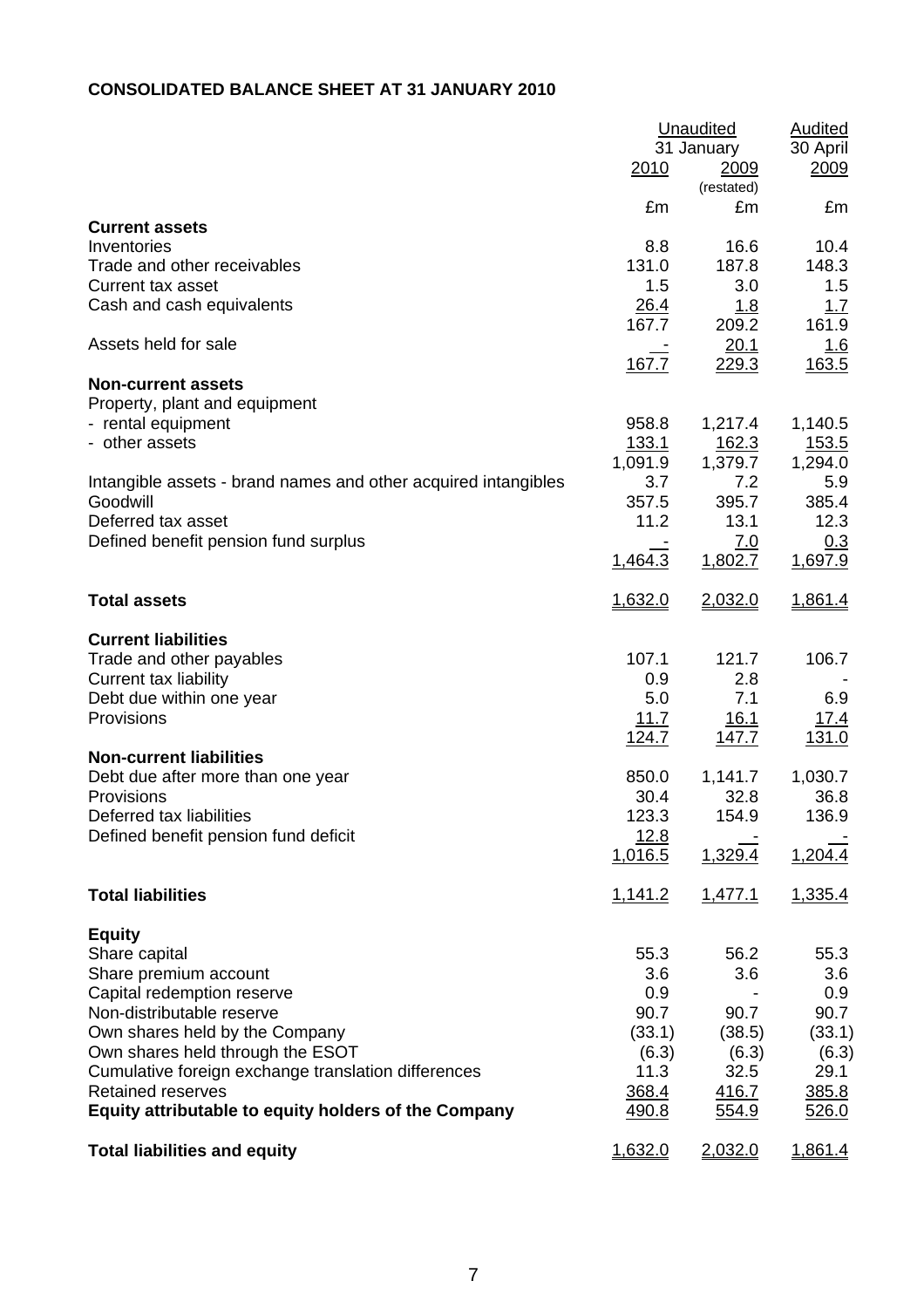## **CONSOLIDATED STATEMENT OF CHANGES IN EQUITY FOR THE NINE MONTHS ENDED 31 JANUARY 2010**

|                                 | Share<br>capital<br>£m | Share<br>premium<br>account<br>£m | Capital<br>redemption<br>reserve<br>£m | Non-<br>distributable<br>reserve<br>£m | Treasury<br>stock<br>£m | Own<br>shares<br>held by<br><b>ESOT</b><br>£m | Cumulative<br>foreign<br>exchange<br>translation<br>differences<br>£m | Retained<br>reserves<br>£m | <b>Total</b><br>£m |
|---------------------------------|------------------------|-----------------------------------|----------------------------------------|----------------------------------------|-------------------------|-----------------------------------------------|-----------------------------------------------------------------------|----------------------------|--------------------|
| At 1 May 2008 as restated       | 56.2                   | 3.6                               |                                        | 90.7                                   | (23.3)                  | (7.0)                                         | (28.2)                                                                | 348.3                      | 440.3              |
| Total comprehensive income      |                        |                                   |                                        |                                        |                         |                                               |                                                                       |                            |                    |
| for the period                  |                        |                                   |                                        |                                        |                         |                                               | 59.5                                                                  | 79.3                       | 138.8              |
| Shares issued                   |                        |                                   |                                        | $\blacksquare$                         | 0.5                     |                                               |                                                                       | (0.3)                      | 0.2                |
| Dividends paid                  |                        |                                   |                                        |                                        |                         |                                               |                                                                       | (8.4)                      | (8.4)              |
| Share-based payments            |                        |                                   |                                        |                                        |                         |                                               |                                                                       | (1.1)                      | (1.1)              |
| Vesting of share awards         |                        |                                   |                                        |                                        |                         | 1.1                                           |                                                                       | (1.1)                      |                    |
| Own shares purchased            |                        |                                   |                                        | $\blacksquare$                         | (15.7)                  | (0.4)                                         |                                                                       |                            | (16.1)             |
| Realisation of foreign exchange |                        |                                   |                                        |                                        |                         |                                               |                                                                       |                            |                    |
| translation differences         |                        |                                   |                                        |                                        |                         |                                               | <u> 1.2</u>                                                           |                            | <u>1.2</u>         |
| At 31 January 2009 as restated  | 56.2                   | $\overline{3.6}$                  |                                        | 90.7                                   | (38.5)                  | $(\overline{6.3})$                            | 32.5                                                                  | 416.7                      | 554.9              |
| Total comprehensive income      |                        |                                   |                                        |                                        |                         |                                               |                                                                       |                            |                    |
| for the period                  |                        |                                   |                                        |                                        |                         |                                               | (3.4)                                                                 | (21.3)                     | (24.7)             |
| Dividends paid                  |                        |                                   |                                        |                                        |                         |                                               |                                                                       | (4.5)                      | (4.5)              |
| Share-based payments            |                        |                                   |                                        |                                        |                         |                                               |                                                                       | 0.3                        | 0.3                |
| Cancellation of shares held     |                        |                                   |                                        |                                        |                         |                                               |                                                                       |                            |                    |
| by the Company                  | (0.9)                  |                                   |                                        |                                        | 5.4                     |                                               |                                                                       | (5.4)                      |                    |
| At 30 April 2009                | 55.3                   | 3.6                               | $\frac{0.9}{0.9}$                      | 90.7                                   | (33.1)                  | (6.3)                                         | 29.1                                                                  | 385.8                      | 526.0              |
| Total comprehensive income      |                        |                                   |                                        |                                        |                         |                                               |                                                                       |                            |                    |
| for the period                  |                        |                                   |                                        |                                        |                         |                                               | (17.8)                                                                | (9.3)                      | (27.1)             |
| Dividends paid                  |                        |                                   |                                        |                                        |                         |                                               |                                                                       | (8.3)                      | (8.3)              |
| Share-based payments            |                        |                                   |                                        |                                        |                         |                                               |                                                                       | 0.2                        | 0.2                |
| At 31 January 2010              | 55.3                   | 3.6                               | 0.9                                    | 90.7                                   | (33.1)                  | (6.3)                                         | 11.3                                                                  | 368.4                      | 490.8              |
|                                 |                        |                                   |                                        |                                        |                         |                                               |                                                                       |                            |                    |

## **CONSOLIDATED CASH FLOW STATEMENT FOR THE NINE MONTHS ENDED 31 JANUARY 2010**

|                                                                                                                       |                 | Unaudited          |
|-----------------------------------------------------------------------------------------------------------------------|-----------------|--------------------|
|                                                                                                                       | 2010            | 2009<br>(restated) |
| Cash flows from operating activities                                                                                  | £m              | £m                 |
| Cash generated from operations before exceptional                                                                     |                 |                    |
| items and changes in rental fleet                                                                                     | 195.6           | 282.4              |
| Exceptional costs paid<br>Payments for rental property, plant and equipment                                           | (6.8)<br>(29.1) | (4.1)<br>(196.9)   |
| Proceeds from disposal of rental property, plant and                                                                  |                 |                    |
| equipment before exceptional disposals                                                                                | 15.2            | 33.1               |
| Exceptional proceeds from disposal of rental property, plant and equipment                                            | 1.6             | 18.2               |
| Cash generated from operations                                                                                        | 176.5           | 132.7              |
| Financing costs paid                                                                                                  | (29.1)          | (38.3)             |
| Tax paid                                                                                                              | (0.5)           | (1.6)              |
| Net cash from operating activities                                                                                    | 146.9           | 92.8               |
| <b>Cash flows from investing activities</b>                                                                           |                 |                    |
| Acquisition of business                                                                                               | (0.2)           |                    |
| Disposal of business (costs)/proceeds                                                                                 | (0.4)           | 89.6               |
| Payments for non-rental property, plant and equipment<br>Proceeds on sale of non-rental property, plant and equipment | (4.6)<br>1.9    | (23.2)<br>2.4      |
| Net cash (used in)/from investing activities                                                                          | (3.3)           | 68.8               |
| <b>Cash flows from financing activities</b>                                                                           |                 |                    |
| Drawdown of Ioans                                                                                                     | 258.9           | 133.5              |
| Redemption of loans                                                                                                   | (366.2)         | (261.2)            |
| Capital element of finance lease payments                                                                             | (3.2)           | (10.0)             |
| Purchase of own shares by the Company<br>Purchase of own shares by the ESOT                                           |                 | (15.7)<br>(0.4)    |
| Dividends paid                                                                                                        | (8.3)           | (8.4)              |
| Proceeds from issue of ordinary shares                                                                                |                 | 0.2                |
| Net cash used in financing activities                                                                                 | (118.8)         | (162.0)            |
| Increase/(decrease) in cash and cash equivalents                                                                      | 24.8            | (0.4)              |
| Opening cash and cash equivalents                                                                                     | 1.7             | 1.8                |
| Effect of exchange rate differences                                                                                   | (0.1)           | $\frac{0.4}{1.8}$  |
| <b>Closing cash and cash equivalents</b>                                                                              | 26.4            |                    |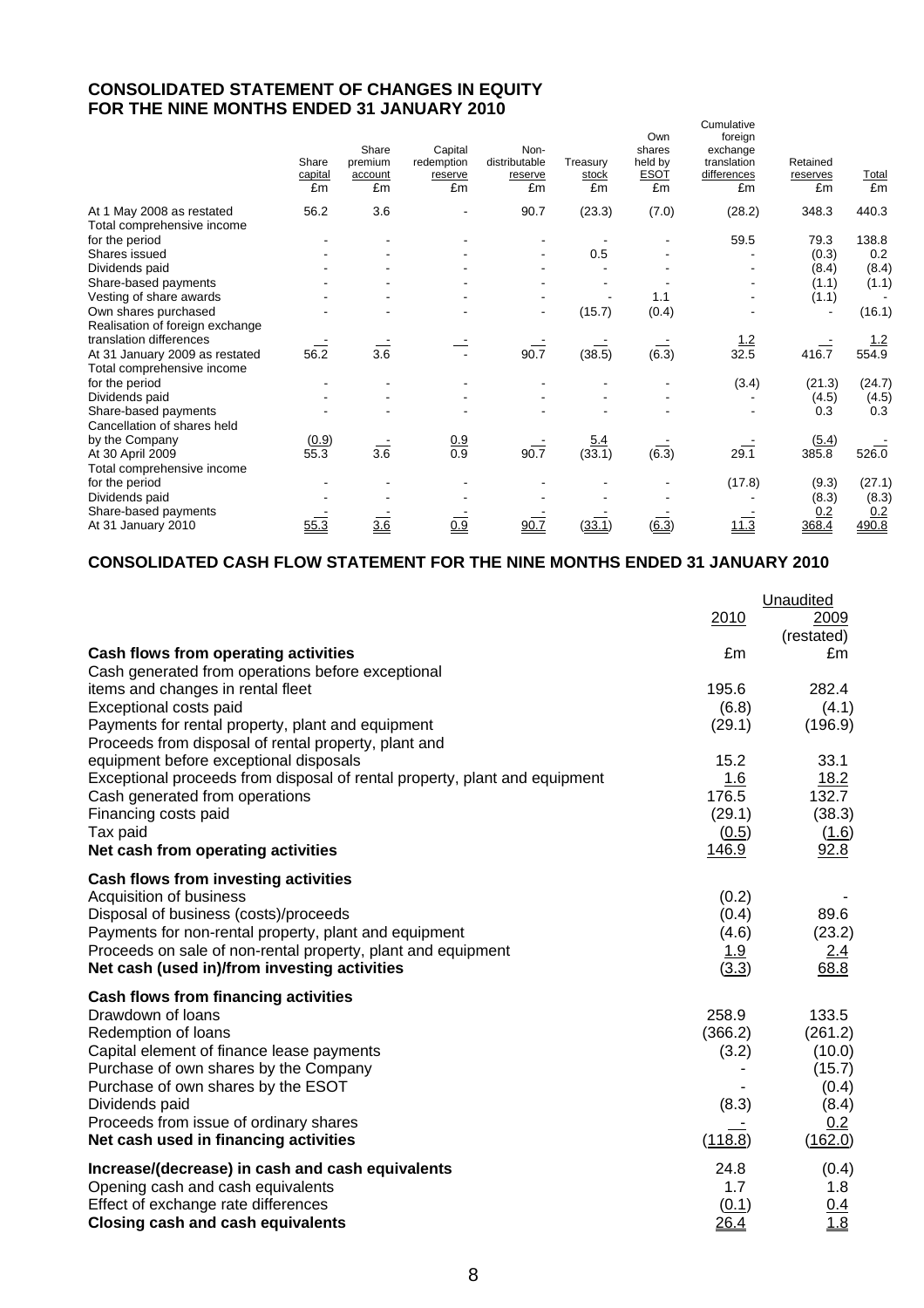### 1. Basis of preparation

The condensed financial statements for the nine months ended 31 January 2010 were approved by the directors on 8 March 2010. They have been prepared in accordance with relevant International Financial Reporting Standards ('IFRS') (including International Accounting Standard – 'IAS 34 Interim Financial Reporting') and the accounting policies set out in the Group's Annual Report and Accounts for the year ended 30 April 2009 except for the adoption, with effect from 1 May 2009, of new or revised accounting standards as set out below.

'IAS 1 (revised) Presentation of financial instruments' has been adopted and has resulted in the 'Consolidated statement of changes in equity' being presented as a primary statement (previously disclosed as a note titled 'Reconciliation of changes in equity'). In addition, the Group has continued to present a separate 'Income statement' and 'Statement of comprehensive income' (previously titled 'Statement of recognised income and expense'). The adoption of IAS 1 (revised) has had no impact on the consolidated results or financial position of the Group.

The following new standards, amendments to standards or interpretations are effective for the Group's accounting period beginning on 1 May 2009 and, where relevant, have been adopted. They have not had a material impact on the consolidated results or financial position of the Group:

- IFRS 1 First time adoption of IFRS;
- **•** IFRS 3 (revised) Business combinations;
- Amendment to IFRS 7 Improving disclosures about financial instruments;
- Amendments to IAS 27 Consolidated and separate financial statements;
- Amendment to IAS 32 Financial instruments: presentation: classification of rights issues;
- Amendment to IAS 39 Reclassification of financial assets: effective date and transition;
- Amendment to IAS 39 Financial instruments: recognition and measurement: eligible hedged items;
- Amendment to IFRIC 9 and IAS 39 Embedded derivatives;
- IFRIC 15 Agreements for the construction of real estate;
- IFRIC 16 Hedges of a net investment in a foreign operation;
- IFRIC 17 Distributions of non-cash assets to owners;
- IFRIC 18 Transfers of assets from customers.

Comparative amounts have been restated for the impact of adopting the 'amendment to IAS 16 – Property, plant and equipment', the consequential amendment to 'IAS 7 – Statement of cash flows' and the adoption of 'IFRIC 14, IAS 19 - The limit on a defined benefit asset, minimum funding requirement and their interaction' as adopted in the 30 April 2009 Annual Report and Accounts. The interim financial statements are unaudited.

The financial statements have been prepared on the going concern basis as described in the corporate governance report included in the 2009 Annual Report and Accounts. They are unaudited and do not constitute statutory accounts within the meaning of Section 435 of the Companies Act 2006.

The statutory accounts for the year ended 30 April 2009 were prepared in accordance with relevant IFRS and have been mailed to shareholders and filed with the Registrar of Companies. The auditors' report on those accounts was unqualified and did not include a reference to any matter by way of emphasis without qualifying the report and did not contain a statement under section 498(2) or (3) of the Companies Act 2006.

The exchange rates used in respect of the US dollar are:

|                                               | 2010 | <u>2009</u> |
|-----------------------------------------------|------|-------------|
| Average for the three months ended 31 January | 1.63 | 1.49        |
| Average for the nine months ended 31 January  | 1.62 | 1.75        |
| At 31 January                                 | 1.60 | 1.44        |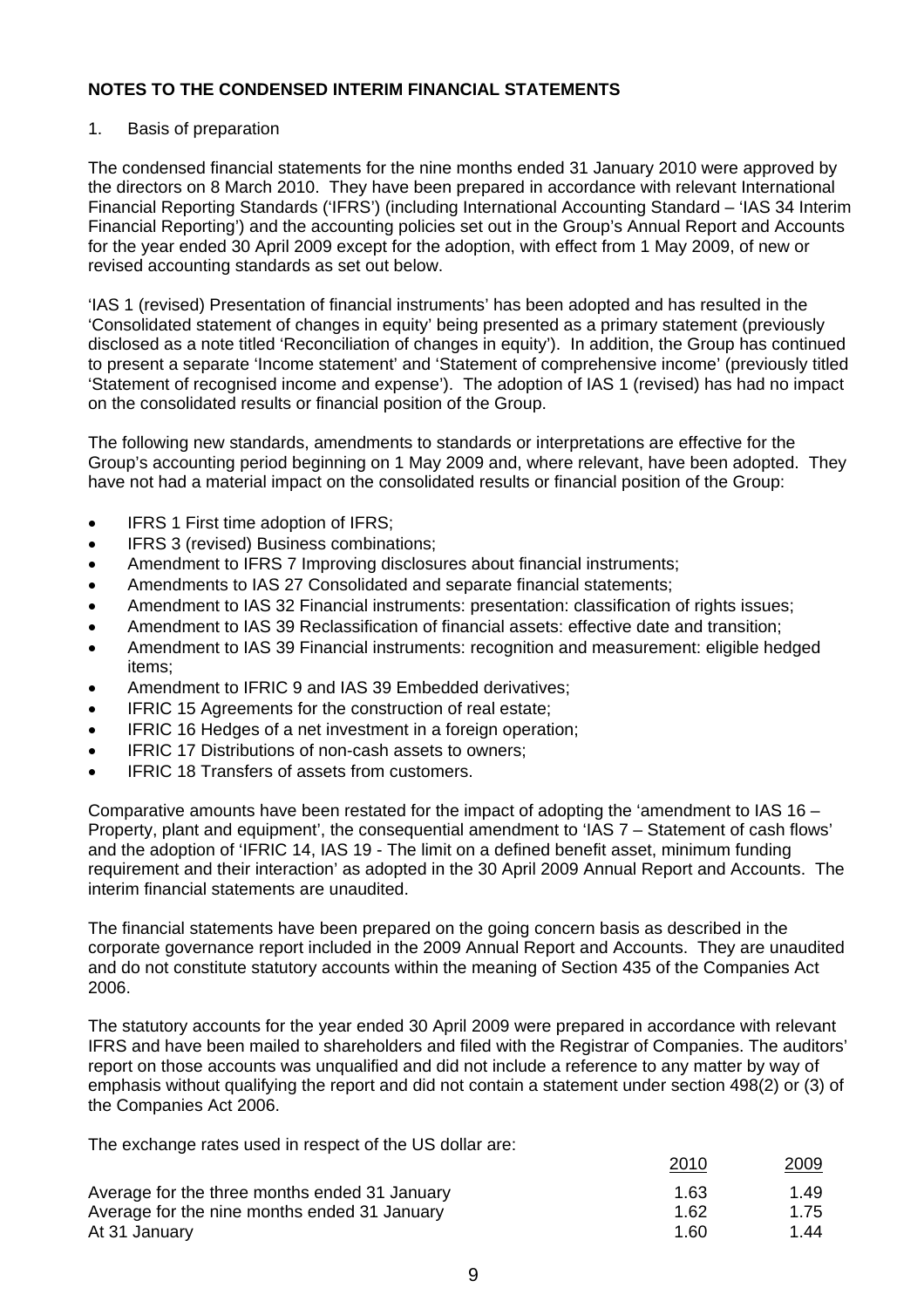2. Segmental analysis

| 55.11                       | Revenue<br>before<br>exceptionals<br>£m | Operating<br>profit before<br>exceptionals<br>and amortisation<br>£m | Exceptional<br>items and<br>amortisation<br>£m | Operating<br>profit<br>£m |
|-----------------------------|-----------------------------------------|----------------------------------------------------------------------|------------------------------------------------|---------------------------|
| Three months to 31 January  |                                         |                                                                      |                                                |                           |
| 2010<br>Sunbelt             | 150.1                                   | 7.4                                                                  | (0.4)                                          | 7.0                       |
| A-Plant                     | 37.2                                    | (1.8)                                                                | (0.1)                                          | (1.9)                     |
| Corporate costs             |                                         | (1.4)                                                                |                                                | (1.4)                     |
|                             | 187.3                                   | 4.2                                                                  | (0.5)                                          | 3.7                       |
| 2009                        | (restated)                              |                                                                      |                                                |                           |
| Sunbelt                     | 213.5                                   | 28.8                                                                 | (16.5)                                         | 12.3                      |
| A-Plant                     | 46.8                                    | 0.3                                                                  | (4.0)                                          | (3.7)                     |
| Corporate costs             | 260.3                                   | (0.5)<br>28.6                                                        | (20.5)                                         | (0.5)<br>8.1              |
| Nine months to 31 January   |                                         |                                                                      |                                                |                           |
| 2010                        |                                         |                                                                      |                                                |                           |
| Sunbelt                     | 505.5                                   | 56.7                                                                 | (1.6)                                          | 55.1                      |
| A-Plant                     | 121.2                                   | 1.3                                                                  | (0.4)                                          | 0.9                       |
| Corporate costs             | 626.7                                   | (4.1)<br>53.9                                                        | (2.0)                                          | <u>(4.1)</u><br>51.9      |
| 2009                        | (restated)                              |                                                                      |                                                |                           |
| Sunbelt                     | 676.1                                   | 128.2                                                                | (41.4)                                         | 86.8                      |
| A-Plant                     | 165.3                                   | 14.5                                                                 | (16.2)                                         | (1.7)                     |
| Corporate costs             |                                         | (4.1)                                                                |                                                | (4.1)                     |
|                             | 841.4                                   | 138.6                                                                | (57.6)                                         | 81.0                      |
|                             | Segment assets                          | <u>Cash</u>                                                          | <b>Taxation assets</b>                         | <b>Total assets</b>       |
| At 31 January 2010          | £m                                      | £m                                                                   | £m                                             | £m                        |
| Sunbelt                     | 1,292.9                                 |                                                                      |                                                | 1,292.9                   |
| A-Plant                     | 299.6                                   |                                                                      |                                                | 299.6                     |
| Corporate items             | 0.4                                     | 26.4                                                                 | 12.7                                           | 39.5                      |
|                             | 1,592.9                                 | <u>26.4</u>                                                          | 12.7                                           | 1,632.0                   |
| At 30 April 2009<br>Sunbelt |                                         |                                                                      |                                                |                           |
| A-Plant                     | 1,514.7<br>331.0                        |                                                                      |                                                | 1,514.7<br>331.0          |
| Corporate items             | 0.2                                     | <u> 1.7</u>                                                          | <u>13.8</u>                                    | 15.7                      |
|                             | 1,845.9                                 | 1.7                                                                  | 13.8                                           | 1,861.4                   |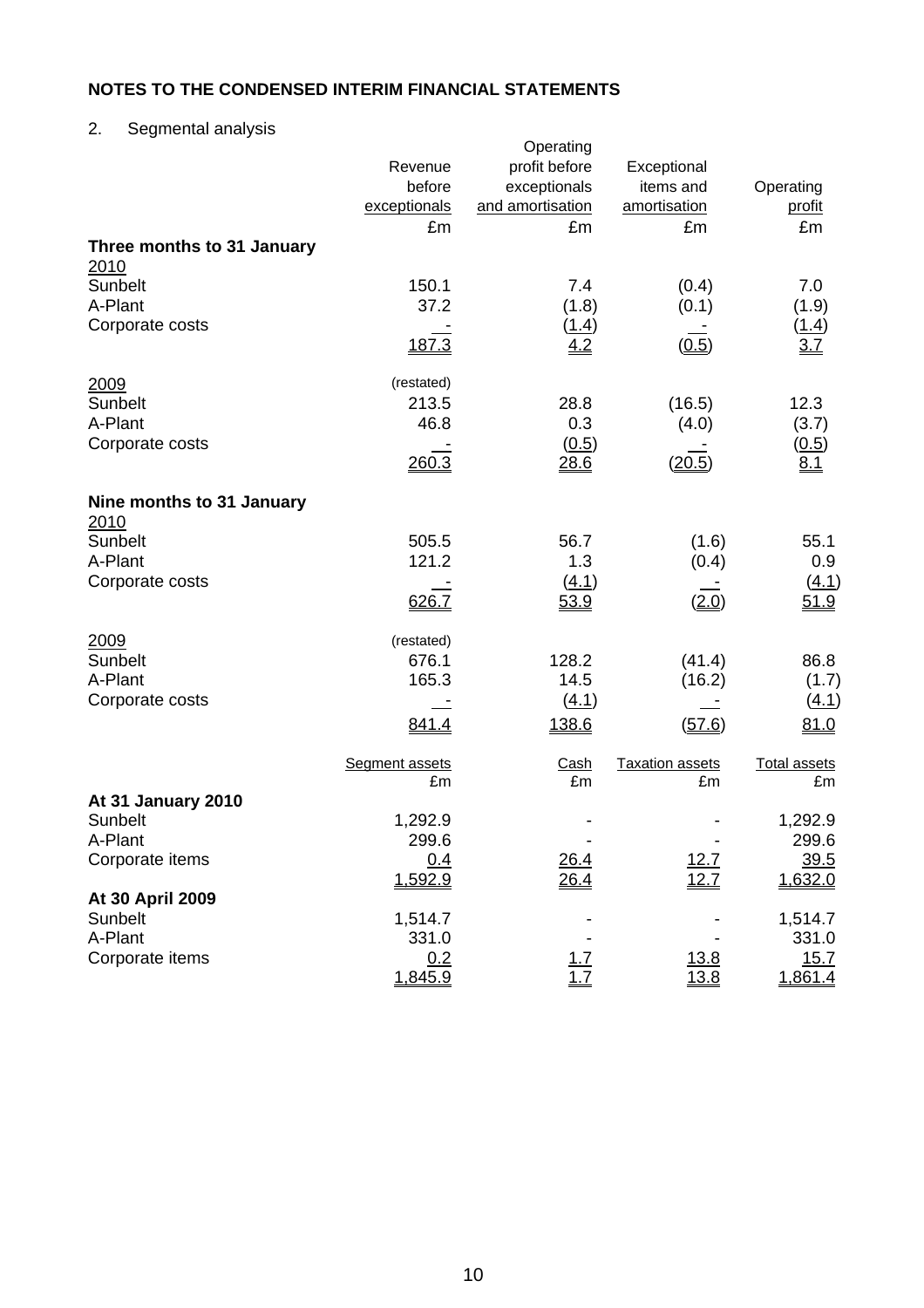# 3. Operating costs

|                                        | <b>Before</b>             | 2010                             |              | <b>Before</b>             | 2009                      |              |
|----------------------------------------|---------------------------|----------------------------------|--------------|---------------------------|---------------------------|--------------|
|                                        | exceptional               | Exceptional                      |              | exceptional               | Exceptional               |              |
|                                        | items and<br>amortisation | items and<br><u>amortisation</u> | <b>Total</b> | items and<br>amortisation | items and<br>amortisation | <b>Total</b> |
| Three months to 31 January             | £m                        | £m                               | £m           | £m                        | £m                        | £m           |
| Staff costs:                           |                           |                                  |              |                           |                           |              |
| <b>Salaries</b>                        | 58.0                      |                                  | 58.0         | 74.1                      | 1.0                       | 75.1         |
| Social security costs                  | 4.9                       |                                  | 4.9          | 6.1                       |                           | 6.1          |
| Other pension costs                    | <u>0.4</u>                |                                  | 0.4          | 1.5                       |                           | 1.5          |
|                                        | 63.3                      |                                  | 63.3         | 81.7                      | 1.0                       | 82.7         |
| Used rental equipment sold             | 5.5                       |                                  | 5.5          | 7.6                       | 20.0                      | 27.6         |
| Other operating costs:                 |                           |                                  |              |                           |                           |              |
| Vehicle costs                          | 15.7                      |                                  | 15.7         | 19.1                      | 0.2                       | 19.3         |
| Spares, consumables & external repairs | 11.9                      |                                  | 11.9         | 15.2                      | 0.2                       | 15.4         |
| <b>Facility costs</b>                  | 10.9                      |                                  | 10.9         | 12.7                      | 9.9                       | 22.6         |
| Other external charges                 | 30.1<br>68.6              |                                  | 30.1<br>68.6 | 41.9<br>88.9              | 0.5<br>10.8               | 42.4<br>99.7 |
|                                        |                           |                                  |              |                           |                           |              |
| Depreciation and amortisation:         |                           |                                  |              |                           |                           |              |
| Depreciation                           | 45.7                      |                                  | 45.7         | 53.5                      | 7.9                       | 61.4         |
| Amortisation of acquired intangibles   |                           | $\frac{0.5}{0.5}$                | 0.5          |                           | <u>0.8</u>                | <u>0.8</u>   |
|                                        | 45.7                      |                                  | 46.2         | 53.5                      | 8.7                       | 62.2         |
|                                        | 183.1                     | 0.5                              | 183.6        | 231.7                     | 40.5                      | 272.2        |
| Nine months to 31 January              |                           |                                  |              |                           |                           |              |
| Staff costs:                           |                           |                                  |              |                           |                           |              |
| <b>Salaries</b>                        | 183.7                     |                                  | 183.7        | 215.4                     | 1.6                       | 217.0        |
| Social security costs                  | 14.6                      |                                  | 14.6         | 17.0                      |                           | 17.0         |
| Other pension costs                    | 1.2                       |                                  | 1.2          | <u>4.3</u>                |                           | <u>4.3</u>   |
|                                        | 199.5                     |                                  | 199.5        | 236.7                     | 1.6                       | 238.3        |
| Used rental equipment sold             | 16.3                      | <u> 1.6</u>                      | <u>17.9</u>  | 37.7                      | 20.0                      | 57.7         |
| Other operating costs:                 |                           |                                  |              |                           |                           |              |
| Vehicle costs                          | 49.1                      |                                  | 49.1         | 66.0                      | 0.2                       | 66.2         |
| Spares, consumables & external repairs | 37.8                      |                                  | 37.8         | 47.0                      | 1.5                       | 48.5         |
| <b>Facility costs</b>                  | 33.2                      |                                  | 33.2         | 34.5                      | 14.4                      | 48.9         |
| Other external charges                 | 97.0                      |                                  | 97.0         | <u>131.6</u>              | 2.0                       | 133.6        |
|                                        | 217.1                     |                                  | 217.1        | 279.1                     | 18.1                      | 297.2        |
| Depreciation and amortisation:         |                           |                                  |              |                           |                           |              |
| Depreciation                           | 139.9                     |                                  | 139.9        | 149.3                     | 35.7                      | 185.0        |
| Amortisation of acquired intangibles   |                           | $\frac{2.0}{2.0}$                | 2.0          |                           | 2.2                       | <u>2.2</u>   |
|                                        | 139.9                     |                                  | 141.9        | 149.3                     | 37.9                      | 187.2        |
|                                        | 572.8                     | 3.6                              | 576.4        | 702.8                     | 77.6                      | 780.4        |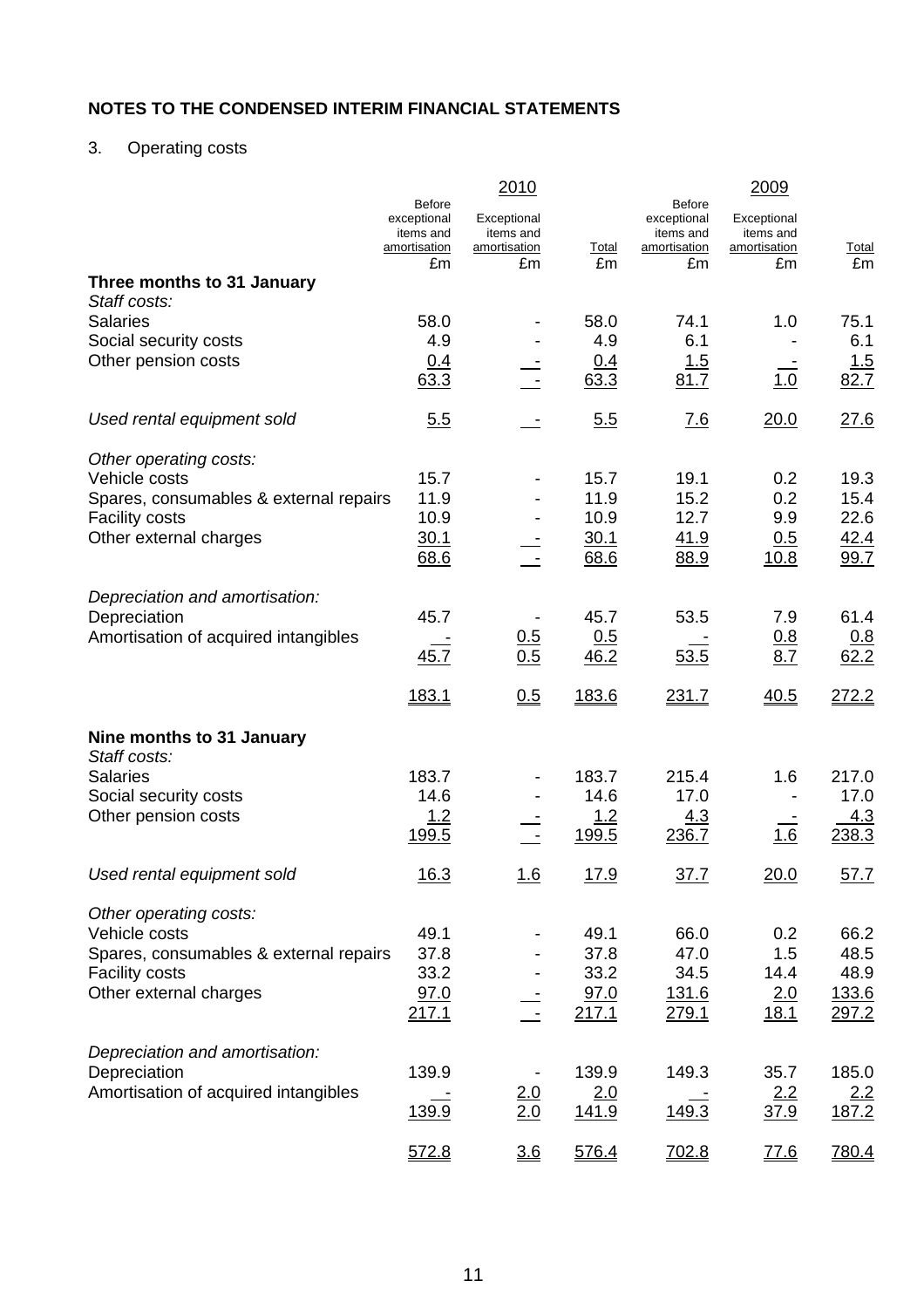### 4. Exceptional items and amortisation

Exceptional items are those items of financial performance that are material and non-recurring in nature. Amortisation relates to the periodic write off of acquired intangible assets. The Group believes these items should be disclosed separately within the consolidated income statement to assist in the understanding of the financial performance of the Group. Underlying revenue, profit and earnings per share are stated before exceptional items and amortisation of acquired intangibles.

Exceptional items and amortisation are set out below:

|                                                          | Three months to<br>31 January |                    | Nine months to<br>31 January |                    |
|----------------------------------------------------------|-------------------------------|--------------------|------------------------------|--------------------|
|                                                          | <u>2010</u><br>£m             | <u> 2009</u><br>£m | 2010<br>£m                   | <u> 2009</u><br>£m |
| US cost reduction programme                              |                               | (16.1)             |                              | (39.9)             |
| UK cost reduction programme                              |                               | (4.1)              |                              | (16.1)             |
| Profit on sale of UK property from closed sites          |                               | 0.5                |                              | 0.6                |
| Write off of deferred financing costs                    | (3.2)                         |                    | (3.2)                        |                    |
| Sale of Ashtead Technology                               | 1.0                           |                    | 1.0                          | 66.2               |
| Taxation on exceptional items                            | <u>1.3</u>                    | <u>11.5</u>        | <u>1.3</u>                   | 11.7               |
| Total exceptional items                                  | (0.9)                         | (8.2)              | (0.9)                        | 22.5               |
| Amortisation of acquired intangibles (net of tax credit) | <u>(0.3)</u>                  | (0.4)              | <u>(1.3)</u>                 | (1.4)              |
|                                                          | <u>(1.2)</u>                  | (8.6)              | <u>(2.2)</u>                 | 21.1               |

The write off of deferred financing costs consists of the unamortised balance of costs related to the 2006 ABL facility refinanced in November 2009. The income from the sale of Ashtead Technology relates to the release of a provision, established at the time of the disposal, against potential warranty claims.

The items detailed in the table above are presented in the income statement as follows:

|                                                    |              | Three months to<br>31 January |                   | Nine months to<br>31 January |
|----------------------------------------------------|--------------|-------------------------------|-------------------|------------------------------|
|                                                    | 2010<br>£m   | 2009<br>£m                    | <u>2010</u><br>£m | 2009<br>£m                   |
|                                                    |              |                               |                   |                              |
| Sale of used rental equipment                      |              | 20.0                          | 1.6               | 20.0                         |
| Staff costs                                        |              | (1.0)                         |                   | (1.6)                        |
| Used rental equipment sold                         |              | (20.0)                        | (1.6)             | (20.0)                       |
| Other operating costs                              |              | (11.3)                        |                   | (18.7)                       |
| Other income                                       |              | 0.5                           |                   | 0.6                          |
| Depreciation                                       |              | (7.9)                         |                   | (35.7)                       |
| Amortisation of acquired intangibles               | (0.5)        | (0.8)                         | <u>(2.0)</u>      | (2.2)                        |
| Charged in arriving at operating profit            | (0.5)        | (20.5)                        | (2.0)             | (57.6)                       |
| Net financing costs                                | <u>(3.2)</u> |                               | <u>(3.2)</u>      |                              |
| Charged in arriving at profit before tax           | (3.7)        | (20.5)                        | (5.2)             | (57.6)                       |
| Taxation                                           | 1.5          | 7.2                           | 2.0               | 19.6                         |
| Profit after taxation from discontinued operations | <u>1.0</u>   | <u>4.7</u>                    | <u>1.0</u>        | <u>59.1</u>                  |
|                                                    | (1.2)        | (8.6)                         | (2.2)             | 21.1                         |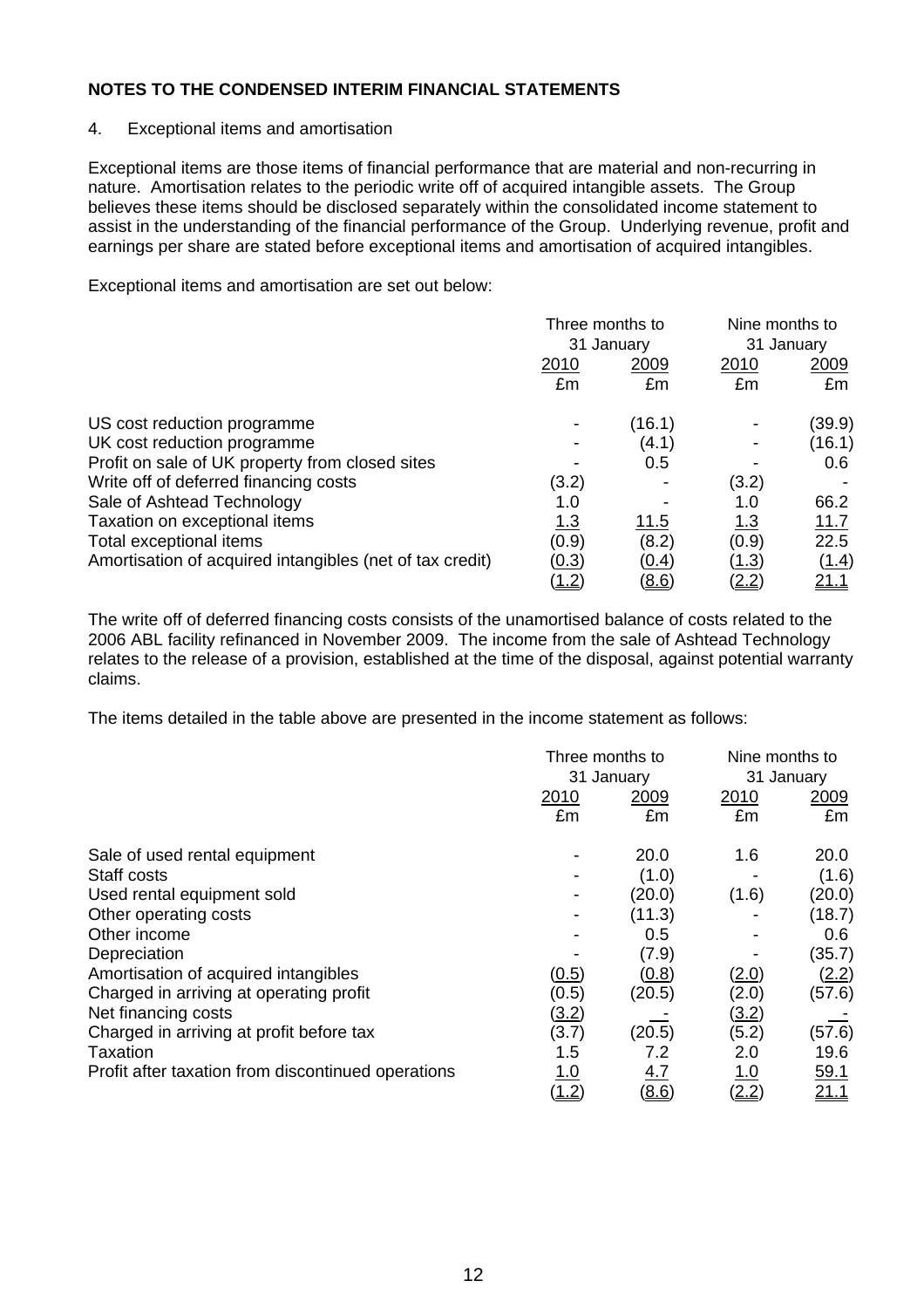## 5. Financing costs

|                                                                                                 | Three months to<br>31 January |                    | Nine months to<br>31 January |                     |
|-------------------------------------------------------------------------------------------------|-------------------------------|--------------------|------------------------------|---------------------|
|                                                                                                 | <u>2010</u><br>£m             | <u> 2009</u><br>£m | <u> 2010</u><br>£m           | <u> 2009</u><br>£m  |
| Investment income:<br>Expected return on assets of defined benefit<br>pension plan              | (0.8)                         | (1.0)              | (2.4)                        | (3.1)               |
| Interest expense:<br>Bank interest payable                                                      | 3.8                           | 5.0                | 9.2                          | 17.8                |
| Interest on second priority senior secured notes                                                | 10.9                          | 11.5               | 32.8                         | 30.4                |
| Interest payable on finance leases<br>Non-cash unwind of discount on defined benefit            |                               | 0.2                | 0.2                          | 0.6                 |
| pension plan liabilities<br>Non-cash unwind of discount on self                                 | 0.8                           | 0.8                | 2.3                          | 2.3                 |
| insurance provisions                                                                            | 0.3                           | 0.4                | 1.0                          | 1.0                 |
| Amortisation of deferred financing costs<br>Total interest expense                              | <u> 1.2</u><br>17.0           | 0.7<br>18.6        | 2.7<br>48.2                  | 2.0<br>54.1         |
| Net financing costs before exceptional items<br><b>Exceptional items</b><br>Net financing costs | 16.2<br>3.2<br><u> 19.4</u>   | 17.6<br>17.6       | 45.8<br>3.2<br><u>49.0</u>   | 51.0<br><u>51.0</u> |
|                                                                                                 |                               |                    |                              |                     |

#### 6. Taxation

The tax charge for the period has been computed using an estimated effective rate for the year of 36% in the US (2009: 40%) and 30% in the UK (2009: 28%) applied to the profit before tax, exceptional items and amortisation of acquired intangibles. The current year blended effective rate for the Group as a whole is 35%.

The tax charge of £5.1m (2009: £31.0m) on the underlying pre-tax profit of £8.1m (2009: £87.6m) from continuing operations consists of current tax of £2.0m relating to the UK (2009: £1.3m), current tax of £0.2m relating to the US (2009: £0.8m), deferred tax of £5.1m relating to the UK (2009: £8.6m), current year deferred tax credit of £4.5m relating to the US (2009: charge of £20.3m) and an adjustment to prior year deferred tax relating to the US of £2.3m. In addition, the tax credit of £2.0m (2009: £19.6m) on exceptional costs (including amortisation) of £5.2m (2009: £57.6m) relating to continuing operations consists of deferred tax credit of £0.1m (2009: £2.4m) relating to the UK and deferred tax credit of £1.9m (2009: £15.9m) relating to the US.

#### 7. Earnings per share

Basic and diluted earnings per share for the three and nine months ended 31 January 2010 have been calculated based on the profit for the relevant period and on the weighted average number of ordinary shares in issue during that period (excluding shares held in treasury and by the ESOT over which dividends have been waived). Diluted earnings per share are computed using the result for the relevant period and the diluted number of shares (ignoring any potential issue of ordinary shares which would be anti-dilutive).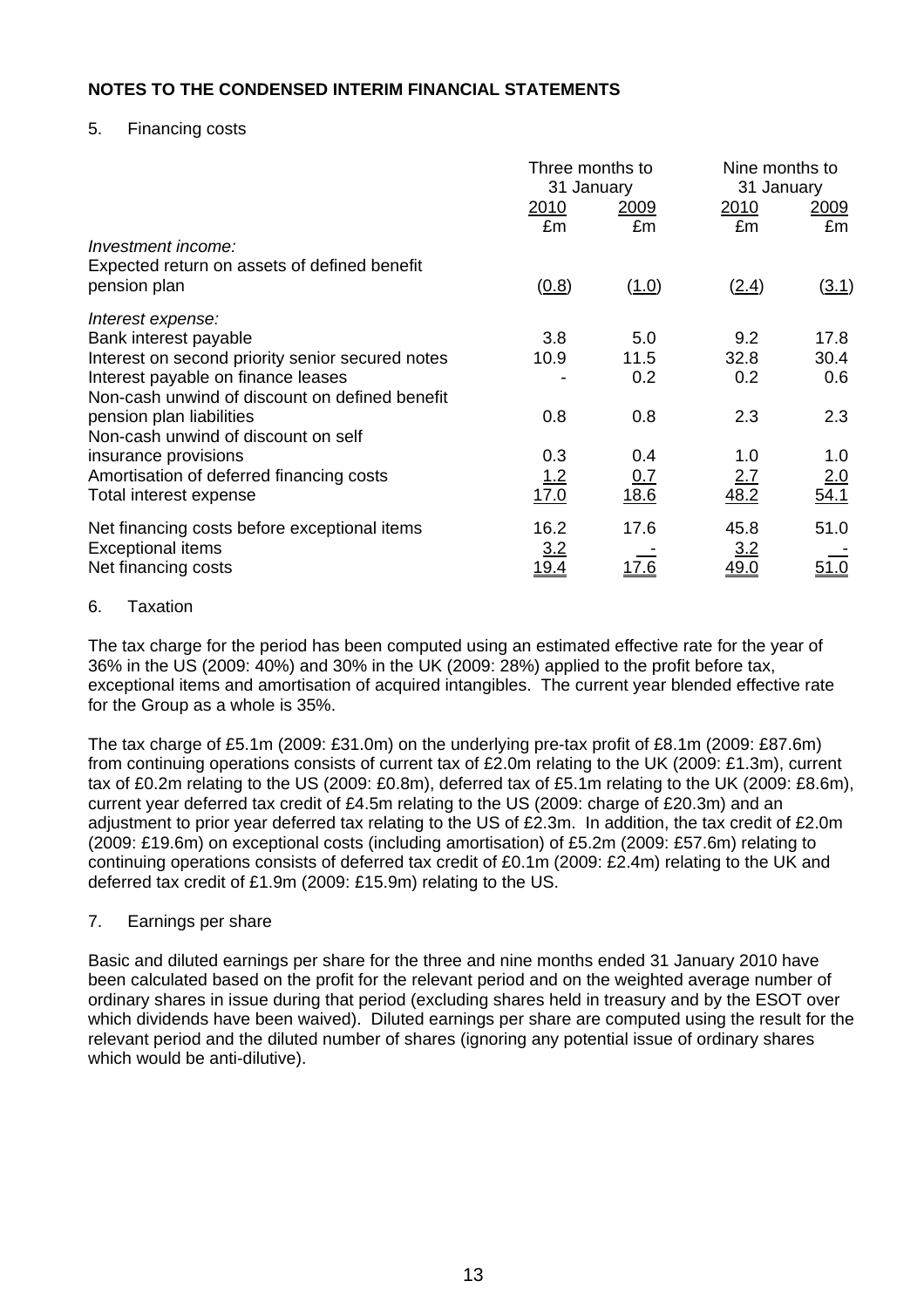## 7. Earnings per share (continued)

These are calculated as follows:

|                                                                                                                                                          |                                | Three months to<br>31 January       |                            | Nine months to<br>31 January                       |
|----------------------------------------------------------------------------------------------------------------------------------------------------------|--------------------------------|-------------------------------------|----------------------------|----------------------------------------------------|
|                                                                                                                                                          | 2010                           | 2009                                | 2010                       | <u> 2009 </u>                                      |
| (Loss)/profit for the financial period (£m)<br>From continuing operations<br>From discontinued operations<br>From continuing and discontinued operations | (10.2)<br><u> 1.0</u><br>(9.2) | (5.7)<br><u>4.7</u><br><u>(1.0)</u> | (0.2)<br><u>1.0</u><br>0.8 | 18.6<br>61.1<br>79.7                               |
| Weighted average number of shares (m)<br>- basic<br>- diluted                                                                                            | <u>497.6</u><br>501.9          | <u>500.3</u><br>500.8               | <u>497.6</u><br>500.7      | 506.6<br><u>507.3</u>                              |
| Basic earnings per share<br>From continuing operations<br>From discontinued operations<br>From continuing and discontinued operations                    | (2.1p)<br>0.2p<br><u>1.9p</u>  | (1.0p)<br>0.9p<br>(0.1p)            | <u>0.2p</u><br>0.2p        | 3.7 <sub>p</sub><br><u> 12.0p</u><br>15.7p         |
| Diluted earnings per share<br>From continuing operations<br>From discontinued operations<br>From continuing and discontinued operations                  | (2.0p)<br>0.2p<br>(1.8p)       | (1.0p)<br>0.9p<br>(0.1p)            | <u>0.2p</u><br>0.2p        | 3.7 <sub>p</sub><br><u> 12.0p</u><br><u> 15.7p</u> |

Underlying earnings per share (defined in any period as the earnings before exceptional items and amortisation of acquired intangibles for that period divided by the weighted average number of shares in issue in that period) and cash tax earnings per share (defined in any period as underlying earnings before other deferred taxes divided by the weighted average number of shares in issue in that period) may be reconciled to the basic earnings per share as follows:

|                                                                            | Three months to<br>31 January |                  | Nine months to<br>31 January |              |
|----------------------------------------------------------------------------|-------------------------------|------------------|------------------------------|--------------|
|                                                                            | 2010                          | 2009             | 2010                         | 2009         |
| Basic earnings per share<br>Exceptional items and amortisation of acquired | (1.9p)                        | (0.1p)           | 0.2p                         | 15.7p        |
| intangibles                                                                | 0.6p                          | 4.1 <sub>p</sub> | 0.8p                         | (1.7p)       |
| Tax on exceptional items and amortisation                                  | (0.3p)                        | (2.4p)           | (0.4p)                       | (2.4p)       |
| Underlying earnings per share                                              | (1.6p)                        | 1.6p             | 0.6p                         | 11.6p        |
| Other deferred tax                                                         | <u>(0.9p)</u>                 | 0.5p             | 0.6p                         | 5.8p         |
| Cash tax earnings per share                                                | <u>(2.5p)</u>                 | 2.1 <sub>p</sub> | <u>1.2p</u>                  | <u>17.4p</u> |

#### 8. Dividends

During the period, a final dividend in respect of the year ended 30 April 2009 of 1.675p (2008: 1.675p) per share was paid to shareholders. The interim dividend for the year ended 30 April 2010 of 0.9p per share announced on 3 December 2009 was paid on 3 February 2010.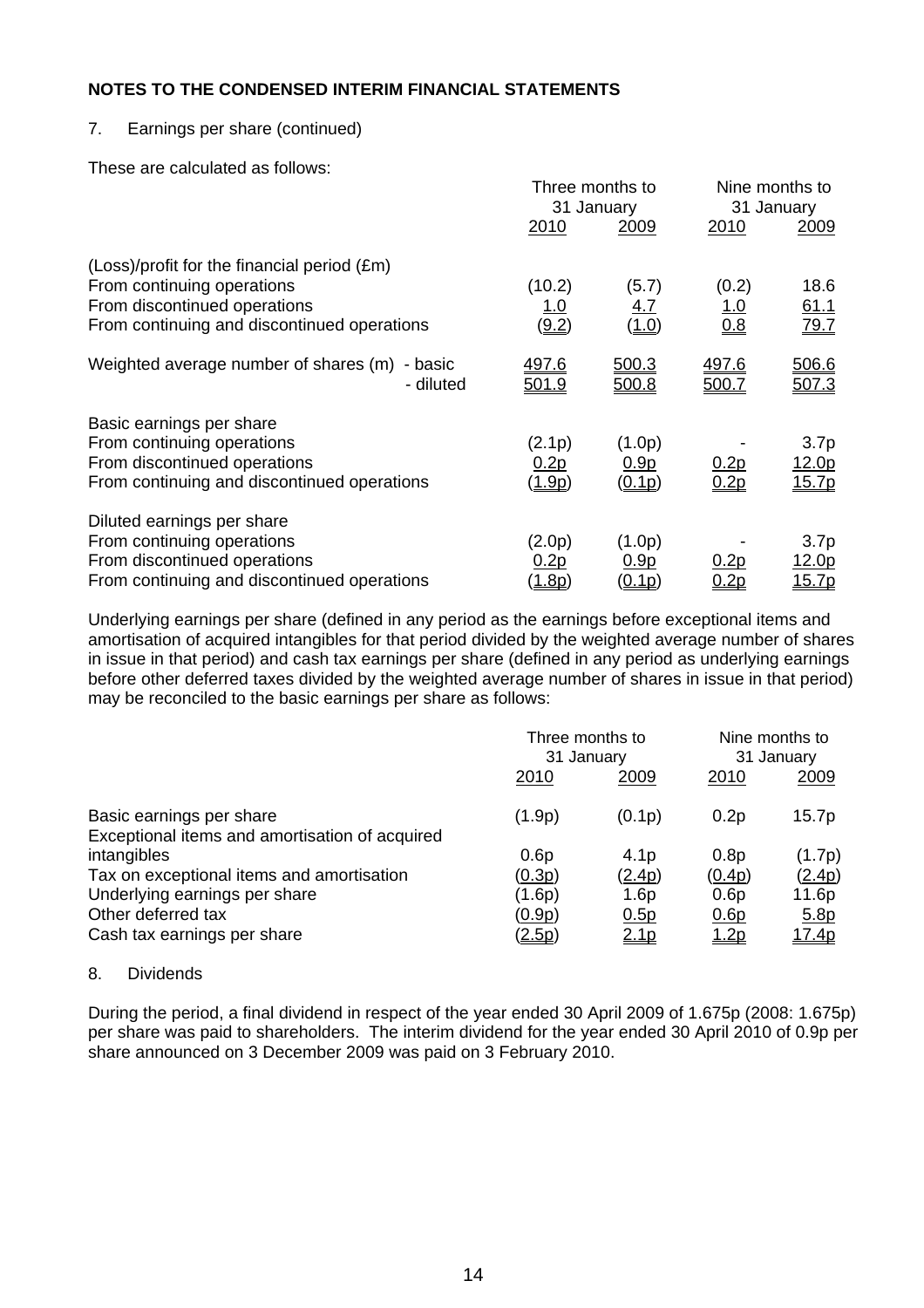#### 9. Property, plant and equipment

|                                    |             | 2010           |               |              |
|------------------------------------|-------------|----------------|---------------|--------------|
|                                    | Rental      |                | Rental        |              |
|                                    | equipment   | Total          | equipment     | <u>Total</u> |
| Net book value                     | £m          | £m             | £m            | £m           |
| At 1 May                           | 1,140.5     | 1,294.0        | 994.0         | 1,130.1      |
| Exchange difference                | (69.8)      | (78.2)         | 256.2         | 286.8        |
| Reclassifications                  | (3.5)       | (0.1)          | (0.4)         |              |
| Acquisitions                       | 0.1         | 0.1            |               |              |
| <b>Additions</b>                   | 29.6        | 35.1           | 206.2         | 234.0        |
| <b>Disposals</b>                   | (16.3)      | (19.1)         | (43.6)        | (48.5)       |
| Depreciation                       | (121.8)     | (139.9)        | (157.3)       | (185.0)      |
| Transfer to assets held for sale   |             |                | <u>(37.7)</u> | (37.7)       |
| At 31 January                      | 958.8       | <u>1.091.9</u> | 1,217.4       | 1,379.7      |
| Called up share capital<br>10.     |             |                |               |              |
| Ordinary shares of 10p each:       |             |                |               |              |
|                                    | 31 January  | 30 April       | 31 January    | 30 April     |
|                                    | 2010        | 2009           | 2010          | 2009         |
|                                    | Number      | Number         | £m            | £m           |
| Authorised                         | 900,000,000 | 900,000,000    | 90.0          | 90.0         |
| Allotted, called up and fully paid | 553,325,554 | 553,325,554    | 55.3          | 55.3         |

There were no movements in shares authorised or allotted during the period. At 31 January 2010, 50m shares were held by the Company and a further 5.7m shares were held by the Company's Employee Share Ownership Trust.

#### 11. Notes to the cash flow statement

|                                                                  | Nine months to 31 January<br>2010<br>£m | 2009<br>£m |
|------------------------------------------------------------------|-----------------------------------------|------------|
| Cash flow from operating activities<br>a)                        |                                         |            |
| Operating profit before exceptional items and amortisation:      |                                         |            |
| - continuing operations                                          | 53.9                                    | 138.6      |
| - discontinued operations                                        |                                         | 2.8        |
|                                                                  | 53.9                                    | 141.4      |
| Depreciation                                                     | 139.9                                   | 149.3      |
| EBITDA before exceptional items                                  | 193.8                                   | 290.7      |
| Loss/(profit) on disposal of rental equipment                    | 1.2                                     | (5.1)      |
| Loss/(profit) on disposal of other property, plant and equipment | 0.1                                     | (0.9)      |
| Decrease in inventories                                          | 0.9                                     | 8.0        |
| Decrease in trade and other receivables                          | 8.5                                     | 19.4       |
| Decrease in trade and other payables                             | (9.2)                                   | (30.5)     |
| Exchange differences                                             | 0.1                                     | 2.1        |
| Other non-cash movements                                         | 0.2                                     | (1.3)      |
| Cash generated from operations before exceptional items          |                                         |            |
| and changes in rental equipment                                  | <u>195.6</u>                            | 282.4      |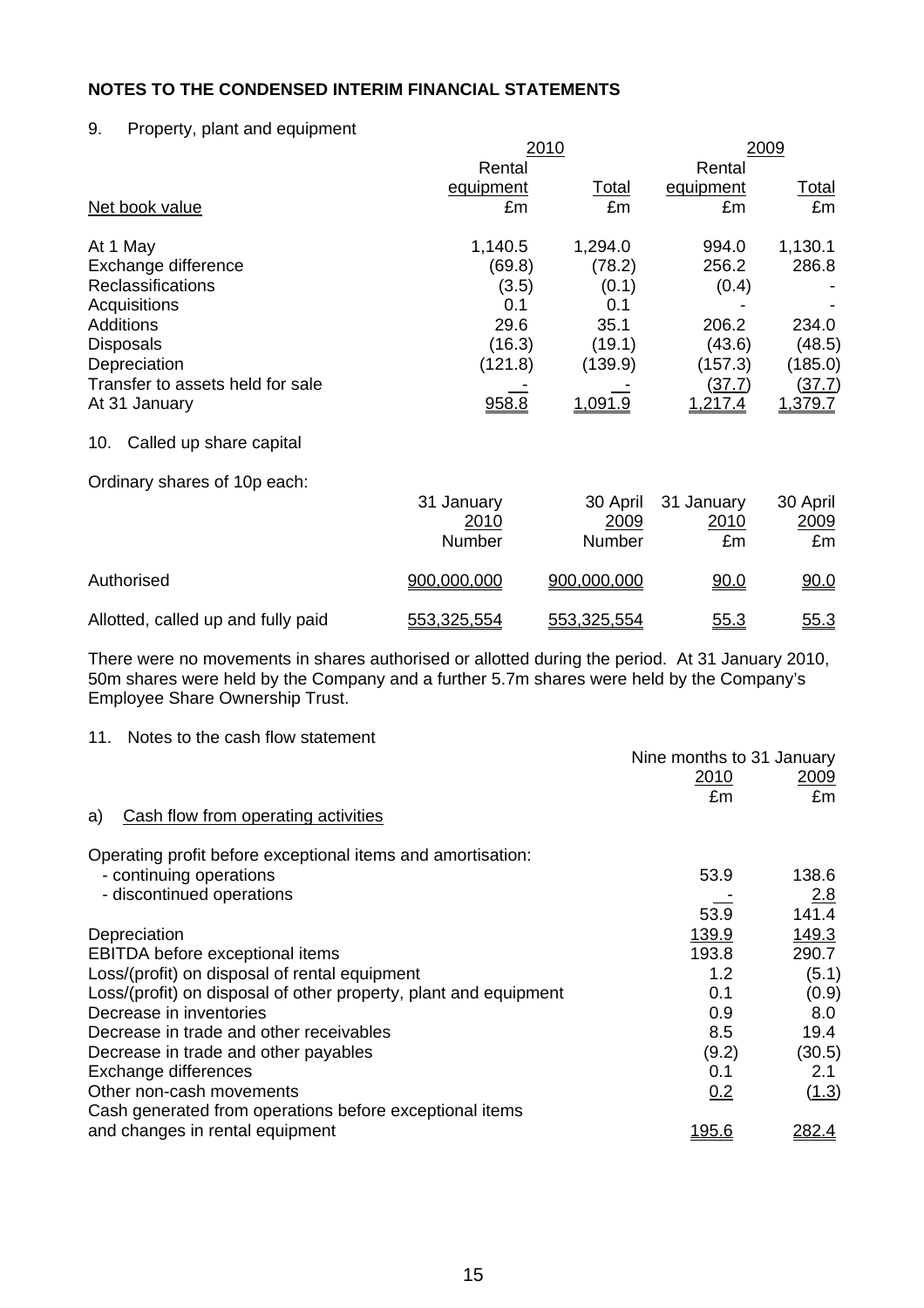#### 11. Notes to the cash flow statement (continued)

|                                                |                |          |                | Nine months to 31 January |                |
|------------------------------------------------|----------------|----------|----------------|---------------------------|----------------|
|                                                |                |          |                | 2010                      | <u> 2009 </u>  |
|                                                |                |          |                | £m                        | £m             |
| Reconciliation to net debt<br>b)               |                |          |                |                           |                |
| (Increase)/decrease in cash in the period      |                |          |                | (24.8)                    | $0.4^{\circ}$  |
| Decrease in debt through cash flow             |                |          |                | (110.5)                   | <u>(137.7)</u> |
| Change in net debt from cash flow              |                |          |                | (135.3)                   | (137.3)        |
| Exchange differences                           |                |          |                | (77.9)                    | 317.5          |
| Non-cash movements:                            |                |          |                |                           |                |
| - deferred costs of debt raising               |                |          |                | 5.8                       | 2.0            |
| - capital element of new finance leases        |                |          |                | <u>0.1</u>                | 1.6            |
| (Reduction)/increase in net debt in the period |                |          |                | (207.3)                   | 183.8          |
| Opening net debt                               |                |          |                | 1,035.9                   | 963.2          |
| Closing net debt                               |                |          |                | 828.6                     | 1,147.0        |
| <b>Analysis of net debt</b><br>C)              |                |          |                |                           |                |
|                                                | 1 May          | Exchange | Cash           | Non-cash                  | 31 January     |
|                                                | 2009           | movement | flow           | movements                 | <u> 2010 </u>  |
|                                                | £m             | £m       | £m             | £m                        | £m             |
|                                                |                |          |                |                           |                |
| Cash                                           | (1.7)          | 0.1      | (24.8)         |                           | (26.4)         |
| Debt due within 1 year                         | 6.9            | (0.4)    | (3.0)          | 1.5                       | 5.0            |
| Debt due after 1 year                          | 1,030.7        | (77.6)   | (107.5)        | <u>4.4</u>                | 850.0          |
| Total net debt                                 | <u>1.035.9</u> | (77.9)   | <u>(135.3)</u> | 5.9                       | 828.6          |

Details of the Group's debt are given in the Review of the Third Quarter, Balance Sheet and Cash Flow accompanying these interim financial statements.

#### d) Acquisitions

|                    | Nine months to 31 January |          |
|--------------------|---------------------------|----------|
|                    | 2010                      | 2009     |
|                    | £m                        | £m       |
| Cash consideration | <u>0.2</u>                | $\equiv$ |

#### 12. Contingent liabilities and contingent assets

There have been no significant changes in contingent liabilities from those reported at 30 April 2009.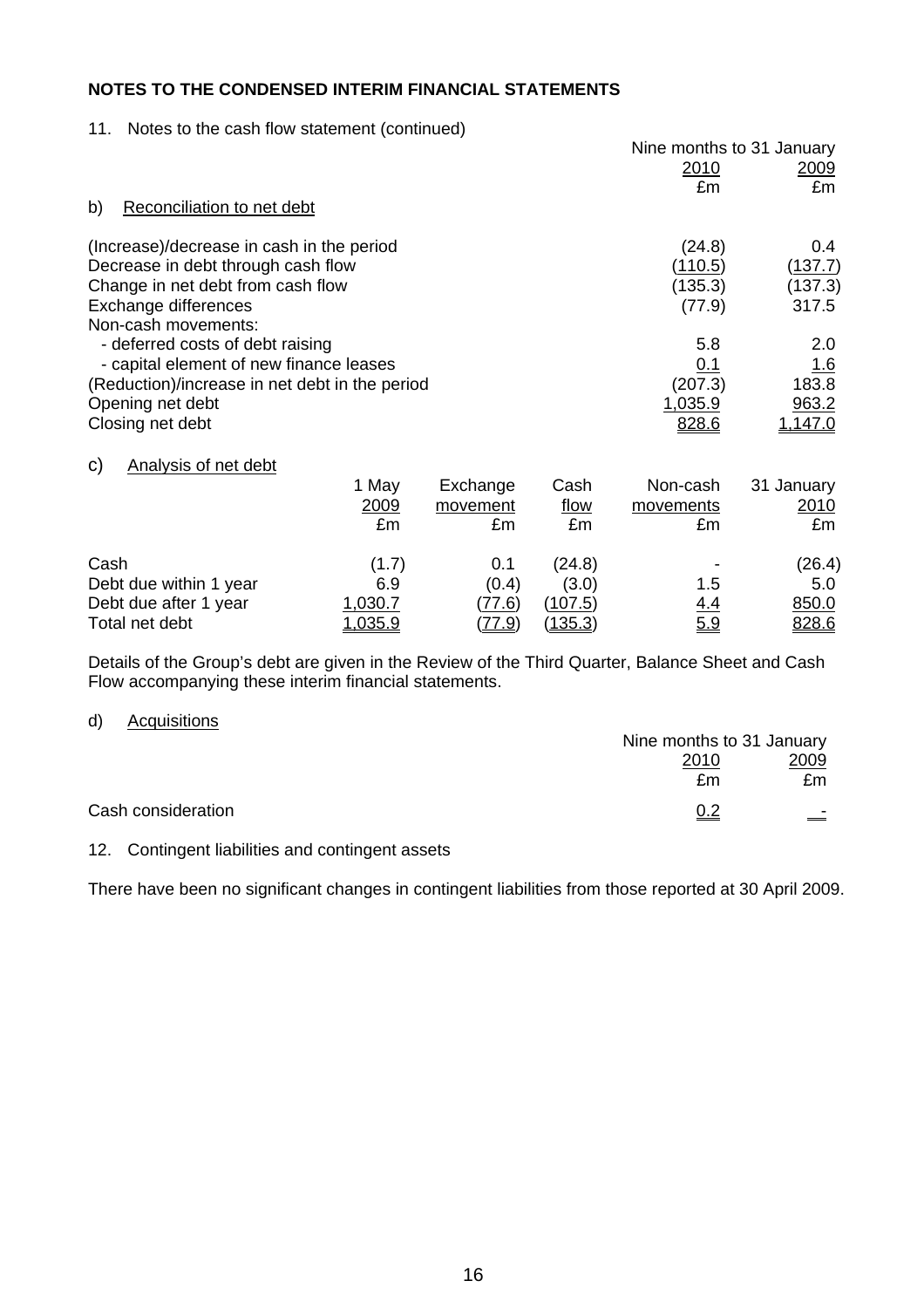# **REVIEW OF THE THIRD QUARTER, BALANCE SHEET AND CASH FLOW**

## **Third quarter**

|                                                                                                                                                                                                                                   |                        | Revenue                |                                     | <b>EBITDA</b>                 | Operating profit                                                             |                                                                            |
|-----------------------------------------------------------------------------------------------------------------------------------------------------------------------------------------------------------------------------------|------------------------|------------------------|-------------------------------------|-------------------------------|------------------------------------------------------------------------------|----------------------------------------------------------------------------|
|                                                                                                                                                                                                                                   | 2010                   | 2009                   | 2010                                | 2009                          | 2010                                                                         | 2009                                                                       |
| Sunbelt in \$m                                                                                                                                                                                                                    | 245.2                  | 313.6                  | 70.1                                | <u>101.4</u>                  | <u>12.2</u>                                                                  | 37.5                                                                       |
| Sunbelt in £m<br>A-Plant<br>Group central costs<br>Continuing operations<br>Net financing costs<br>(Loss)/profit before tax, exceptionals<br>and amortisation<br><b>Exceptional items</b><br>Amortisation<br>Loss before taxation | 150.1<br>37.2<br>187.3 | 213.5<br>46.8<br>260.3 | 42.9<br>8.3<br>(1.3)<br><u>49.9</u> | 70.5<br>12.1<br>(0.5)<br>82.1 | 7.4<br>(1.8)<br>(1.4)<br>4.2<br>(16.2)<br>(12.0)<br>(2.2)<br>(0.5)<br>(14.7) | 28.8<br>0.3<br>(0.5)<br>28.6<br>(17.6)<br>11.0<br>(19.7)<br>(0.8)<br>(9.5) |
| <b>Margins</b><br><b>Sunbelt</b><br>A-Plant<br>Group                                                                                                                                                                              |                        |                        | 28.6%<br>22.4%<br>26.6%             | 32.3%<br>25.9%<br>31.6%       | 5.0%<br>$-4.9%$<br>2.3%                                                      | 12.0%<br>0.7%<br>11.0%                                                     |

Third quarter results reflect the prevailing market conditions with rental revenues declining in Sunbelt by 22% to \$225.2m and in A-Plant by 19% to £34.6m. Total revenue reductions were 22% in Sunbelt and 20% in A-Plant due to the greater reduction in sales of new and used equipment, merchandise and consumables.

The volume of fleet on rent held up well as a result of market share gains. Average fleet on rent in the third quarter reduced 8% year on year at Sunbelt and 6% at A-Plant. Pricing continued to be under pressure in both markets with yield declining 15% in Sunbelt and 14% in A-Plant compared to the same period in the prior year.

Our prompt action on cost reduction measures is reflected in the third quarter results with operating costs down 18% in Sunbelt and 16% in A-Plant. After an interest charge of £16.2m, the pre-tax loss before exceptionals and amortisation for the third quarter was £12.0m (2009: profit of £11.0m).

#### **Balance sheet**

#### Fixed assets

Capital expenditure in the nine months was £35.1m (2009: £234.0m) with £29.6m invested in the rental fleet (2009: £206.2m). Capital expenditure by division was as follows:

|                                                      | 2010        | 2009          |
|------------------------------------------------------|-------------|---------------|
| Sunbelt in \$m                                       | <u>37.7</u> | <u>216.8</u>  |
| Sunbelt in £m<br>A-Plant                             | 23.5<br>6.1 | 150.4<br>55.8 |
| Total rental equipment                               | 29.6        | 206.2         |
| Delivery vehicles, property improvements & computers | 5.5         | 27.8          |
| <b>Total additions</b>                               | <u>35.1</u> | <u> 234.0</u> |

All capital expenditure for the current and prior period was for replacement.

The average age of the Group's serialised rental equipment, which constitutes the substantial majority of our fleet, at 31 January 2010 was 41 months (2009: 34 months) on a net book value basis. Sunbelt's fleet had an average age of 43 months (2009: 36 months) comprising 45 months for aerial work platforms which have a longer life and 41 months for the remainder of its fleet while A-Plant's fleet had an average age of 35 months (2009: 26 months).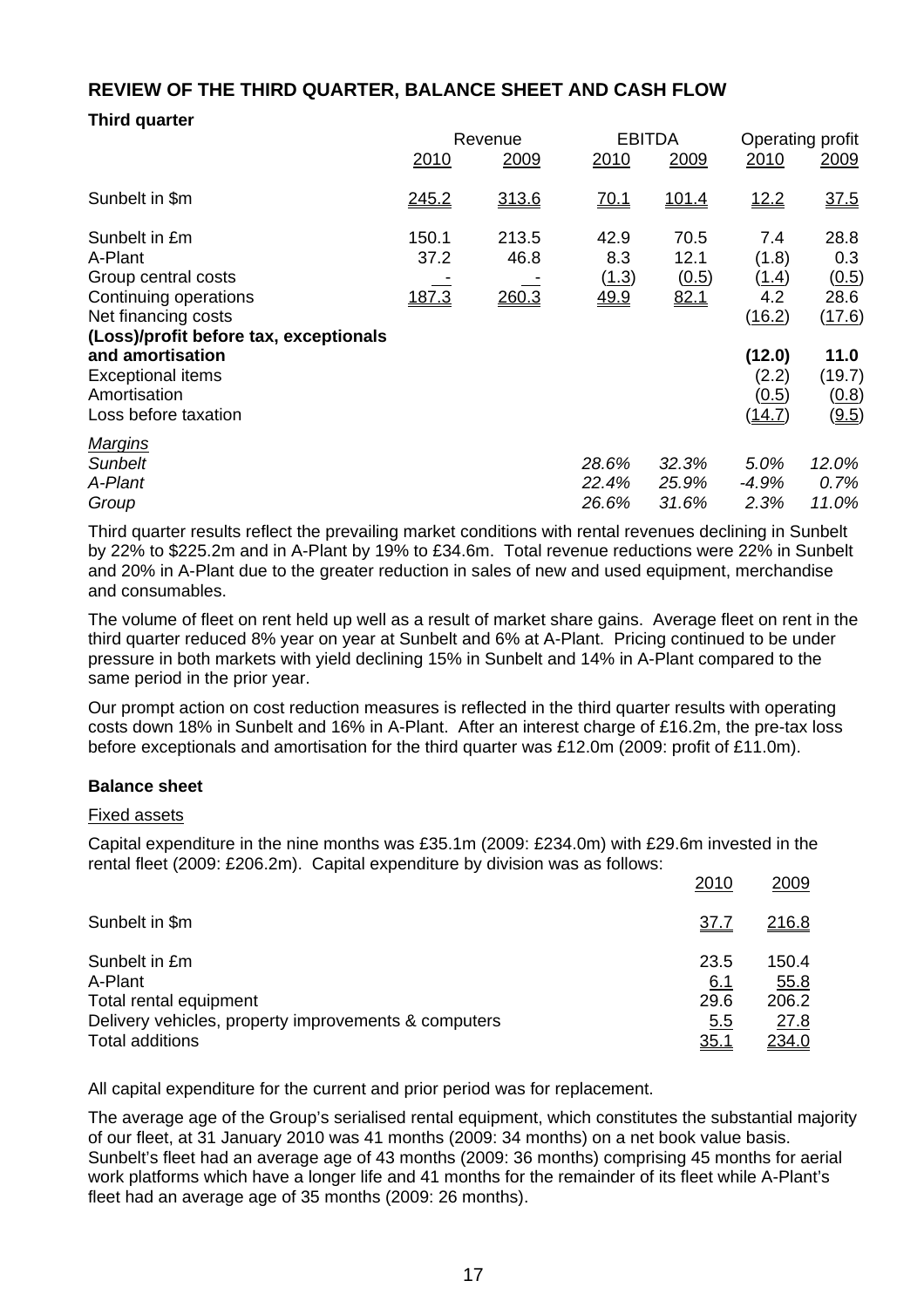The table below summarises dollar and physical utilisation:

|                          | Rental fleet at original cost<br>31 January 2010<br>30 April 2009<br>LTM average |                                     |                       | LTM rental<br>revenues | LTM<br>dollar<br>utilisation | LTM<br>physical<br>utilisation |
|--------------------------|----------------------------------------------------------------------------------|-------------------------------------|-----------------------|------------------------|------------------------------|--------------------------------|
| Sunbelt in \$m           | 2,109                                                                            | 2,136                               | 2,136                 | 1,010                  | <u>47%</u>                   | 65%                            |
| Sunbelt in £m<br>A-Plant | 1.316<br>319<br>1,635                                                            | 1.442<br><u>321</u><br><u>1.763</u> | 1.333<br>325<br>1,658 | 622<br>155<br>777      | 47%<br><u>48%</u>            | 65%<br>68%                     |

Dollar utilisation is defined as rental revenues divided by average fleet at original (or "first") cost and, measured over the last twelve months to 31 January 2010, was 47% at Sunbelt (2009: 60%) and 48% at A-Plant (2009: 55%). Physical utilisation is time based utilisation, which is calculated as the daily average of the original cost of equipment on rent as a percentage of the total value of equipment in the fleet at the measurement date and, measured over the last twelve months to 31 January 2010 was 65% in Sunbelt (2009: 68%) and 68% at A-Plant (2009: 67%).

#### Trade receivables

Receivable days at 31 January were 50 days (2009: 54 days). The bad debt charge for the nine months ended 31 January 2010 as a percentage of total turnover was 1.0% (2009: 1.2%). Trade receivables at 31 January 2010 of £108.0m (2009: £161.7m) are stated net of provisions for bad debts and credit notes of £15.8m (2009: £19.7m) with the provision representing 12.8% (2009: 10.8%) of gross receivables.

#### Trade and other payables

Group payable days were 63 days in 2010 (2009: 54 days). Payment periods for purchases other than rental equipment vary between 7 and 45 days and for rental equipment between 30 and 120 days.

#### **Cash flow and net debt**

|                                                                                                                   | Nine months to<br>31 January<br><u>2010</u><br><u>2009</u><br>£m<br>£m |                        | LTM to<br>31 January<br><u>2010</u><br>£m | Year to<br>30 April<br>2009<br>£m |
|-------------------------------------------------------------------------------------------------------------------|------------------------------------------------------------------------|------------------------|-------------------------------------------|-----------------------------------|
| <b>EBITDA before exceptional items</b>                                                                            | <u>193.8</u>                                                           | 290.7                  | 262.0                                     | 358.9                             |
| Cash inflow from operations before exceptional<br>items and changes in rental equipment<br>Cash efficiency ratio* | 195.6<br>101.0%                                                        | 282.4<br>97.1%         | 286.8<br>109.5%                           | 373.6<br>104.1%                   |
| Maintenance rental capital expenditure                                                                            | (29.1)                                                                 | (196.9)                | (40.7)                                    | (208.5)                           |
| Non-rental capital expenditure<br>Rental equipment disposal proceeds                                              | (4.6)<br>16.8                                                          | (23.2)<br>51.3         | (8.5)<br>50.8                             | (27.1)<br>85.3                    |
| Other property, plant and equipment disposal proceeds                                                             | 1.9                                                                    | 2.4                    | 6.1<br>1.9                                | 6.6                               |
| Tax (paid)/received<br>Financing costs paid                                                                       | (0.5)<br>(29.1)                                                        | (1.6)<br><u>(38.3)</u> | (55.5)                                    | 0.8<br>(64.7)                     |
| Cash flow before growth capex and exceptionals                                                                    | 151.0                                                                  | 76.1                   | 240.9                                     | 166.0                             |
| Exceptional costs paid                                                                                            | $\underline{(6.8)}$                                                    | (4.1)                  | (12.1)                                    | (9.4)                             |
| Total cash generated from operations                                                                              | 144.2                                                                  | 72.0                   | 228.8                                     | 156.6                             |
| Business (acquisitions)/disposals                                                                                 | (0.6)                                                                  | 89.6                   | (1.2)                                     | 89.0                              |
| <b>Total cash generated</b>                                                                                       | 143.6                                                                  | 161.6                  | 227.6                                     | 245.6                             |
| Dividends paid                                                                                                    | (8.3)                                                                  | (8.4)                  | (12.8)                                    | (12.9)                            |
| Share buy-backs and other equity transactions (net)                                                               |                                                                        | <u>(15.9)</u>          |                                           | <u>(15.9)</u>                     |
| Decrease in net debt                                                                                              | <u> 135.3</u>                                                          | <u>137.3</u>           | <u> 214.8</u>                             | <u> 216.8</u>                     |

\*Cash inflow from operations before exceptional items and changes in rental equipment as a percentage of EBITDA before exceptional items.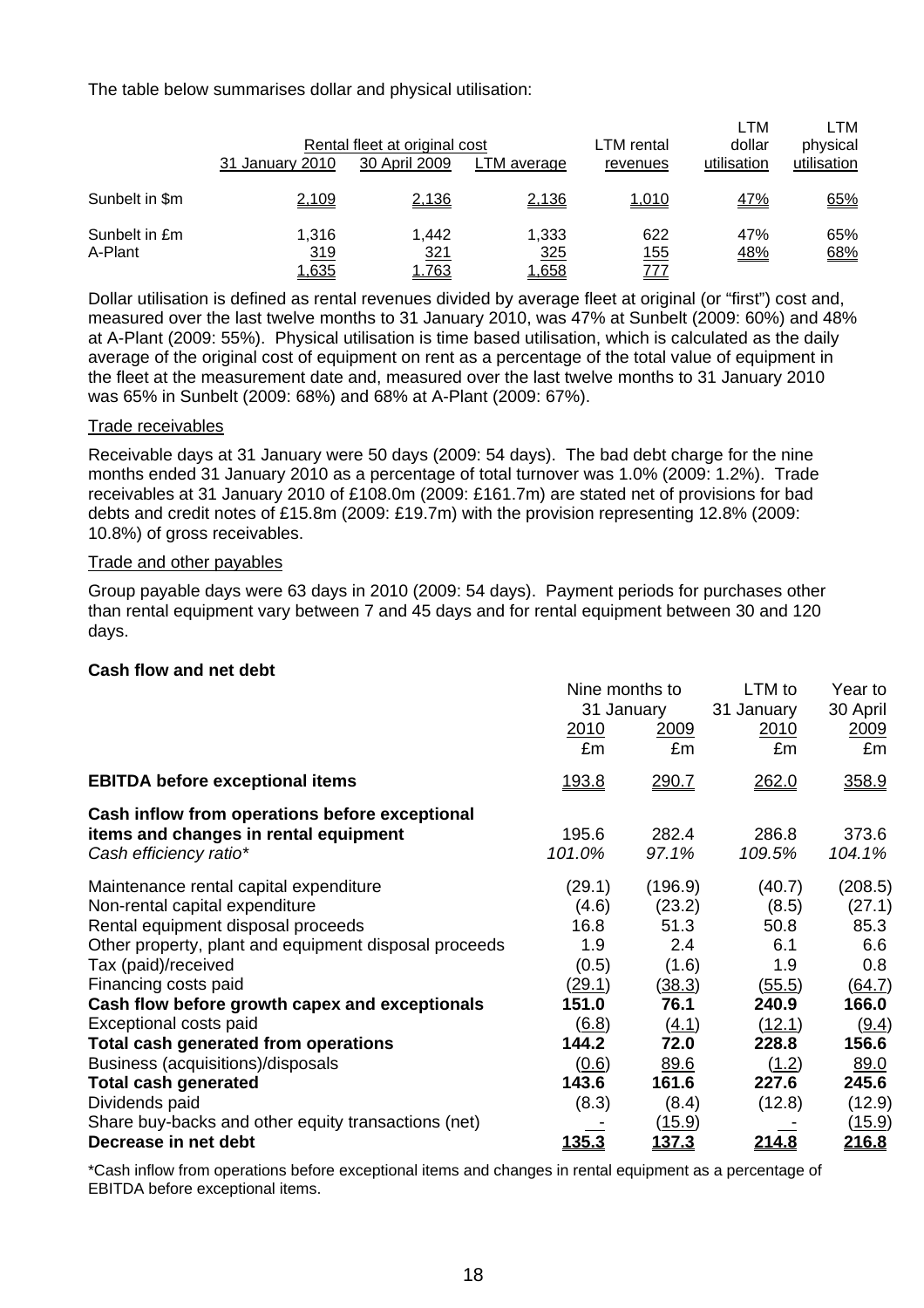Cash inflow from operations before exceptional items and changes in rental equipment decreased 30.7% to £195.6m reflecting the lower EBITDA in 2010 whilst the cash efficiency ratio was 101.0% (2009: 97.1%) reflecting changes in working capital in the recession.

Total payments for capital expenditure (rental equipment and other PPE) were £33.7m whilst total disposal proceeds received totalled £18.7m. Net cash capital expenditure was therefore £15.0m in the nine months (2009: £166.4m). Financing costs paid differ from the accounting charge in the income statement due to the timing of interest payments and non-cash interest charges.

After business acquisition and disposal costs of £0.6m and exceptional costs paid of £6.8m, representing mostly the settlement of staff severance and vacant property costs all of which were provided for at 30 April 2009, the Group generated £143.6m of net cash inflow in the nine months. £8.3m of this net inflow was returned to equity shareholders by way of dividends with the balance of £135.3m applied to reduce outstanding debt.

#### Net debt

|                                                       | 31 January    |                | 30 April       |
|-------------------------------------------------------|---------------|----------------|----------------|
|                                                       | 2010          | 2009           | 2009           |
|                                                       | £m            | £m             | £m             |
| First priority senior secured bank debt               | 361.1         | 596.3          | 501.1          |
| Finance lease obligations                             | 4.4           | 9.4            | 7.9            |
| 8.625% second priority senior secured notes, due 2015 | 152.8         | 169.7          | 165.1          |
| 9% second priority senior secured notes, due 2016     | 336.7         | 373.4          | 363.5          |
|                                                       | 855.0         | 1,148.8        | 1,037.6        |
| Cash and cash equivalents                             | <u>(26.4)</u> | (1.8)          | <u>(1.7)</u>   |
| Total net debt                                        | <u>828.6</u>  | <u>1,147.0</u> | <u>1,035.9</u> |

Net debt at 31 January 2010 was £828.6m (30 April 2009: £1,035.9m) which includes a translation reduction since year end of £77.9m reflecting the strengthening of the pound against the dollar. The Group's underlying EBITDA for the twelve months ended 31 January 2010 was £262.0m and the ratio of net debt to underlying EBITDA was therefore 3.2 times at 31 January 2010 (2009: 2.6 times).

Under the terms of our asset-based senior bank facility, \$1.3bn is committed until November 2013 with an additional \$0.5bn available until August 2011. Our debt facilities continue to be committed for the long term, with an average of 5.2 years remaining at 31 January 2010. The weighted average interest cost of these facilities (including non-cash amortisation of deferred debt raising costs) is approximately 7%. Financial performance covenants under the two senior secured notes issues are only measured at the time new debt is raised. There are two financial performance covenants under the asset-based first priority senior bank facility:

- funded debt to LTM EBITDA before exceptional items not to exceed 4.0 times; and
- a fixed charge ratio (comprising LTM EBITDA before exceptional items less LTM net capital expenditure paid in cash over the sum of scheduled debt repayments plus cash interest, cash tax payments and dividends paid in the last twelve months) which must be equal or greater than 1.1.

These covenants do not, however, apply when availability (the difference between the borrowing base and facility utilisation) exceeds \$150m. At 31 January 2010 availability under the bank facility was \$481m (\$550m at 30 April 2009). Accordingly, the Board continues to believe that it is appropriate to prepare the accounts on a going concern basis. Additionally, although the senior debt covenants were not required to be measured at 31 January 2010, the Group was in compliance with both of them at that date.